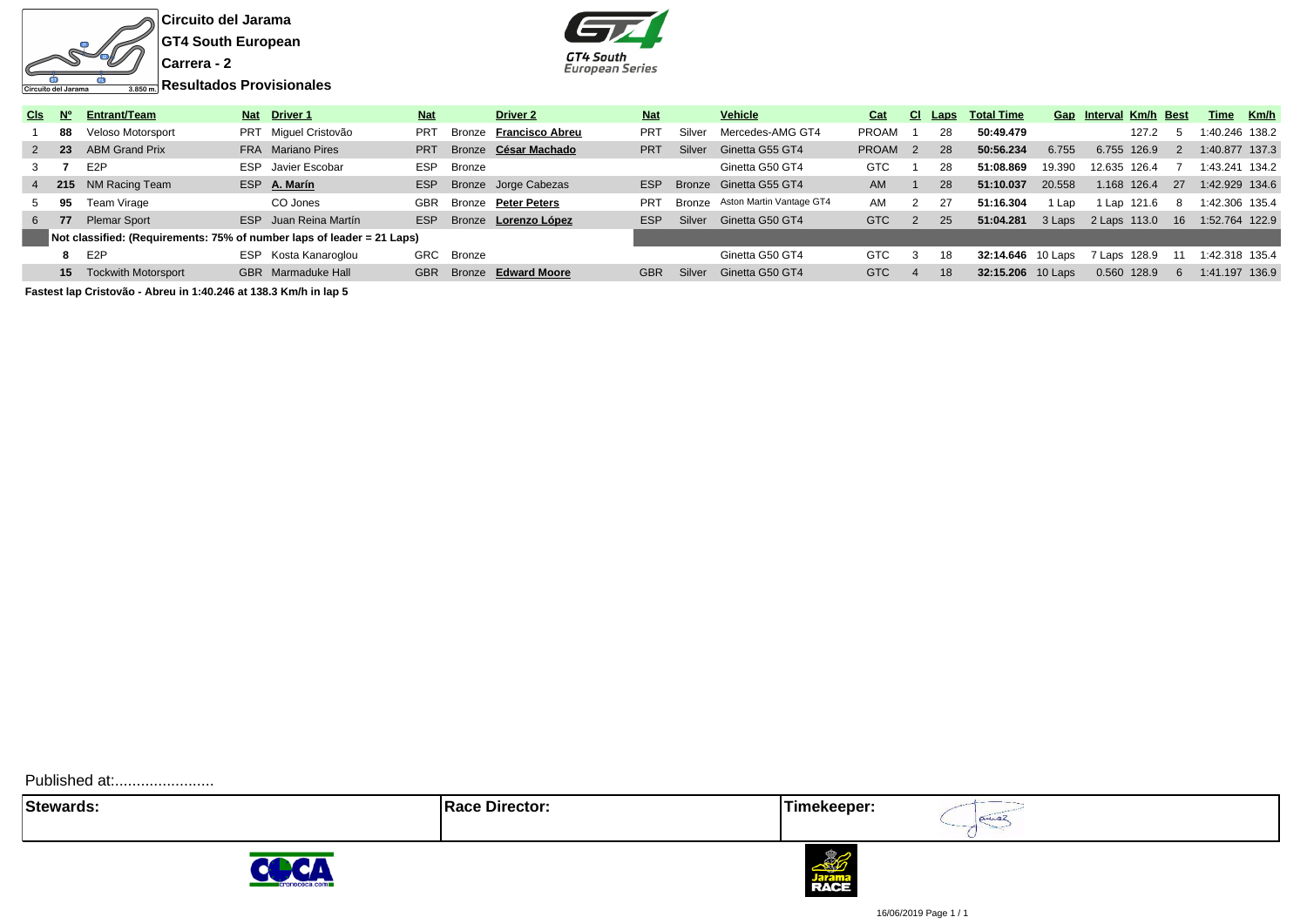

**GT4 South European**



**Resultados Provisionales por categoria**

| <b>CIs</b>        | <b>N°</b> | <b>Entrant/Team</b>                                                    |            | Nat Driver 1              | <b>Nat</b> |            | <b>Driver 2</b>             | <b>Nat</b> |        | Vehicle                         | Cat                |                | CI Laps | <b>Total Time</b> |         | Gap Interval Km/h Best |       |               | Time           | Km/h |
|-------------------|-----------|------------------------------------------------------------------------|------------|---------------------------|------------|------------|-----------------------------|------------|--------|---------------------------------|--------------------|----------------|---------|-------------------|---------|------------------------|-------|---------------|----------------|------|
|                   |           | <b>GTC</b>                                                             |            |                           |            |            |                             |            |        |                                 |                    |                |         |                   |         |                        |       |               |                |      |
|                   |           | E <sub>2</sub> P                                                       | <b>ESP</b> | Javier Escobar            | <b>ESP</b> | Bronze     |                             |            |        | Ginetta G50 GT4                 | <b>GTC</b>         |                | 28      | 51:08.869         |         |                        | 126.4 |               | :43.241 134.2  |      |
|                   | - 77      | <b>Plemar Sport</b>                                                    |            | ESP Juan Reina Martín     | <b>ESP</b> |            | Bronze <b>Lorenzo López</b> | <b>ESP</b> | Silver | Ginetta G50 GT4                 | <b>GTC</b>         |                | 25      | 51:04.281         | 3 Laps  | 3 Laps 113.0           |       | 16            | 1:52.764 122.9 |      |
|                   |           | Not classified: (Requirements: 75% of number laps of leader = 21 Laps) |            |                           |            |            |                             |            |        |                                 |                    |                |         |                   |         |                        |       |               |                |      |
|                   |           | E2P                                                                    | ESP.       | Kosta Kanaroglou          |            | GRC Bronze |                             |            |        | Ginetta G50 GT4                 | <b>GTC</b>         | 3              | 18      | 32:14.646         | 10 Laps | 7 Laps 128.9           |       |               | 1:42.318 135.4 |      |
|                   | 15        | <b>Tockwith Motorsport</b>                                             |            | <b>GBR</b> Marmaduke Hall | <b>GBR</b> |            | Bronze Edward Moore         | <b>GBR</b> | Silver | Ginetta G50 GT4                 | <b>GTC</b>         | $\overline{4}$ | 18      | 32:15.206 10 Laps |         | 0.560 128.9            |       | 6             | 1:41.197 136.9 |      |
|                   |           | <b>PROAM</b>                                                           |            |                           |            |            |                             |            |        |                                 |                    |                |         |                   |         |                        |       |               |                |      |
|                   | 88        | Veloso Motorsport                                                      |            | PRT Miquel Cristovão      | <b>PRT</b> | Bronze     | <b>Francisco Abreu</b>      | <b>PRT</b> | Silver | Mercedes-AMG GT4                | PROAM              |                | 28      | 50:49.479         |         |                        | 127.2 | $\mathcal{L}$ | 1:40.246 138.2 |      |
| $2^{\frac{1}{2}}$ |           | <b>ABM Grand Prix</b>                                                  |            | FRA Mariano Pires         | <b>PRT</b> |            | Bronze César Machado        | <b>PRT</b> | Silver | Ginetta G55 GT4                 | PROAM <sub>2</sub> |                | 28      | 50:56.234         | 6.755   | 6.755 126.9            |       | $-2$          | 1:40.877 137.3 |      |
|                   |           | <b>AM</b>                                                              |            |                           |            |            |                             |            |        |                                 |                    |                |         |                   |         |                        |       |               |                |      |
|                   |           | 215 NM Racing Team                                                     | <b>ESP</b> | A. Marín                  | <b>ESP</b> |            | Bronze Jorge Cabezas        | <b>ESP</b> |        | Bronze Ginetta G55 GT4          | AM                 |                | 28      | 51:10.037         |         |                        | 126.4 | 27            | 1:42.929 134.6 |      |
|                   | - 95      | Team Virage                                                            |            | CO Jones                  | <b>GBR</b> |            | Bronze Peter Peters         | <b>PRT</b> |        | Bronze Aston Martin Vantage GT4 | <b>AM</b>          | 2              | 27      | 51:16.304         | 1 Lap   | 1 Lap 121.6            |       | -8            | 1:42.306 135.4 |      |
|                   |           |                                                                        |            |                           |            |            |                             |            |        |                                 |                    |                |         |                   |         |                        |       |               |                |      |

**Fastest lap Cristovão - Abreu in 1:40.246 at 138.3 Km/h in lap 5**

Published at:........................

**Stewards:** Timekeeper:





prince



16/06/2019 Page 1 / 1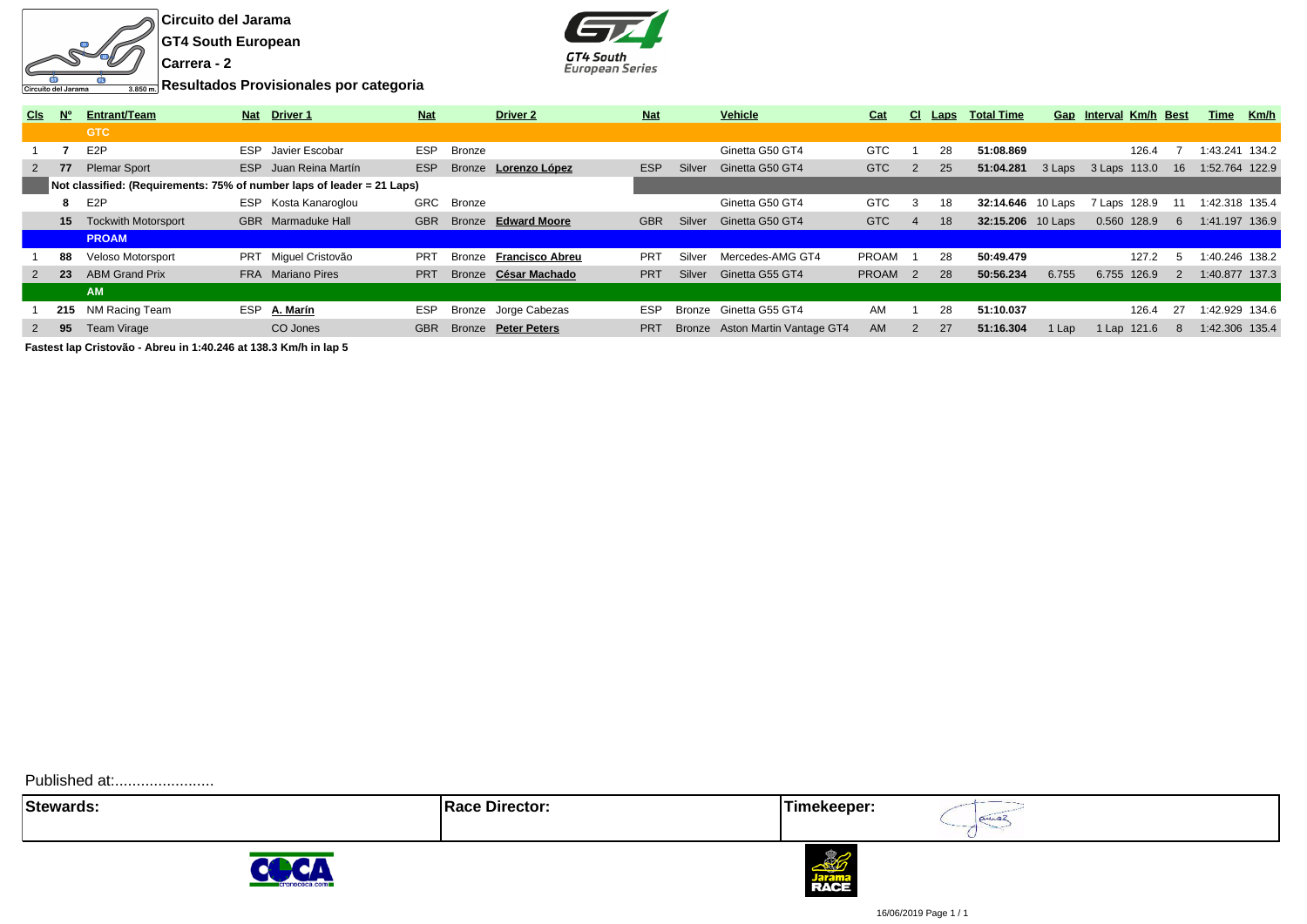

**GT4 South European**



**Clasificación Provisional por Vuelta Rápida de Piloto**

| <b>Clas</b>     | <b>No</b> | Entrant/Team               | <b>Nat</b> | <b>Vehicle</b>           | <b>Driver</b>        | <b>Nat</b> |               | Cat          | <b>Clas</b>    | <b>Laps</b>    | <b>Best</b>  | Time     | Gap    | <b>Interval</b> | Km/h  |
|-----------------|-----------|----------------------------|------------|--------------------------|----------------------|------------|---------------|--------------|----------------|----------------|--------------|----------|--------|-----------------|-------|
|                 | 88        | <b>Veloso Motorsport</b>   | <b>PRT</b> | Mercedes-AMG GT4         | Francisco Abreu      | <b>PRT</b> | Silver        | <b>PROAM</b> |                | 15             |              | 1:40.246 |        |                 | 138.2 |
| $\overline{2}$  | 23        | <b>ABM Grand Prix</b>      | <b>FRA</b> | Ginetta G55 GT4          | César Machado        | <b>PRT</b> | Silver        | <b>PROAM</b> | 2              | 15             | $\mathbf{2}$ | 1:40.877 | 0.631  | 0.631           | 137.3 |
| 3               | 15        | <b>Tockwith Motorsport</b> | <b>GBR</b> | Ginetta G50 GT4          | <b>Edward Moore</b>  | <b>GBR</b> | Silver        | <b>GTC</b>   |                | 14             | 6            | 1:41.197 | 0.951  | 0.320           | 136.9 |
| $\overline{4}$  | 88        | <b>Veloso Motorsport</b>   | <b>PRT</b> | Mercedes-AMG GT4         | Miquel Cristovão     | <b>PRT</b> | <b>Bronze</b> | <b>PROAM</b> | 3              | 13             | 10           | 1:41.218 | 0.972  | 0.021           | 136.9 |
| 5               | 23        | <b>ABM Grand Prix</b>      | <b>FRA</b> | Ginetta G55 GT4          | <b>Mariano Pires</b> | <b>PRT</b> | Bronze        | <b>PROAM</b> | 4              | 13             | 11           | 1:41.911 | 1.665  | 0.693           | 136.0 |
| 6               | 95        | Team Virage                |            | Aston Martin Vantage GT4 | Peter Peters         | <b>PRT</b> | <b>Bronze</b> | <b>AM</b>    |                | 13             | 8            | 1:42.306 | 2.060  | 0.395           | 135.4 |
|                 | 8         | E <sub>2</sub> P           | <b>ESP</b> | Ginetta G50 GT4          | Kosta Kanaroglou     | <b>GRC</b> | Bronze        | <b>GTC</b>   | $\overline{2}$ | 18             | 11           | 1:42.318 | 2.072  | 0.012           | 135.4 |
| 8               | 15        | <b>Tockwith Motorsport</b> | <b>GBR</b> | Ginetta G50 GT4          | Marmaduke Hall       | <b>GBR</b> | <b>Bronze</b> | GTC          | 3              | $\overline{4}$ | 4            | 1:42.349 | 2.103  | 0.031           | 135.4 |
| 9               | 215       | NM Racing Team             | <b>ESP</b> | Ginetta G55 GT4          | Jorge Cabezas        | <b>ESP</b> | Bronze        | AM           | 2              | 15             | 14           | 1:42.929 | 2.683  | 0.580           | 134.6 |
| 10 <sup>°</sup> | 95        | Team Virage                |            | Aston Martin Vantage GT4 | CO Jones             | <b>GBR</b> | <b>Bronze</b> | <b>AM</b>    | 3              | 14             | 11           | 1:43.175 | 2.929  | 0.246           | 134.3 |
| 11              |           | E <sub>2</sub> P           | <b>ESP</b> | Ginetta G50 GT4          | Javier Escobar       | <b>ESP</b> | Bronze        | <b>GTC</b>   | 4              | 28             |              | 1:43.241 | 2.995  | 0.066           | 134.2 |
| 12 <sup>2</sup> | 215       | NM Racing Team             | <b>ESP</b> | Ginetta G55 GT4          | A. Marín             | <b>ESP</b> | <b>Bronze</b> | <b>AM</b>    | $\overline{4}$ | 13             | 5.           | 1:44.000 | 3.754  | 0.759           | 133.2 |
| 13              | 77        | <b>Plemar Sport</b>        | <b>ESP</b> | Ginetta G50 GT4          | Juan Reina Martín    | <b>ESP</b> | Bronze        | <b>GTC</b>   | 5              | 12             | 3            | 1:52.764 | 12.518 | 8.764           | 122.9 |
| 14              | 77        | <b>Plemar Sport</b>        | <b>ESP</b> | Ginetta G50 GT4          | Lorenzo López        | <b>ESP</b> | Silver        | GTC          | 6              | 13             | 12           | 1:53.876 | 13.630 | 1.112           | 121.7 |



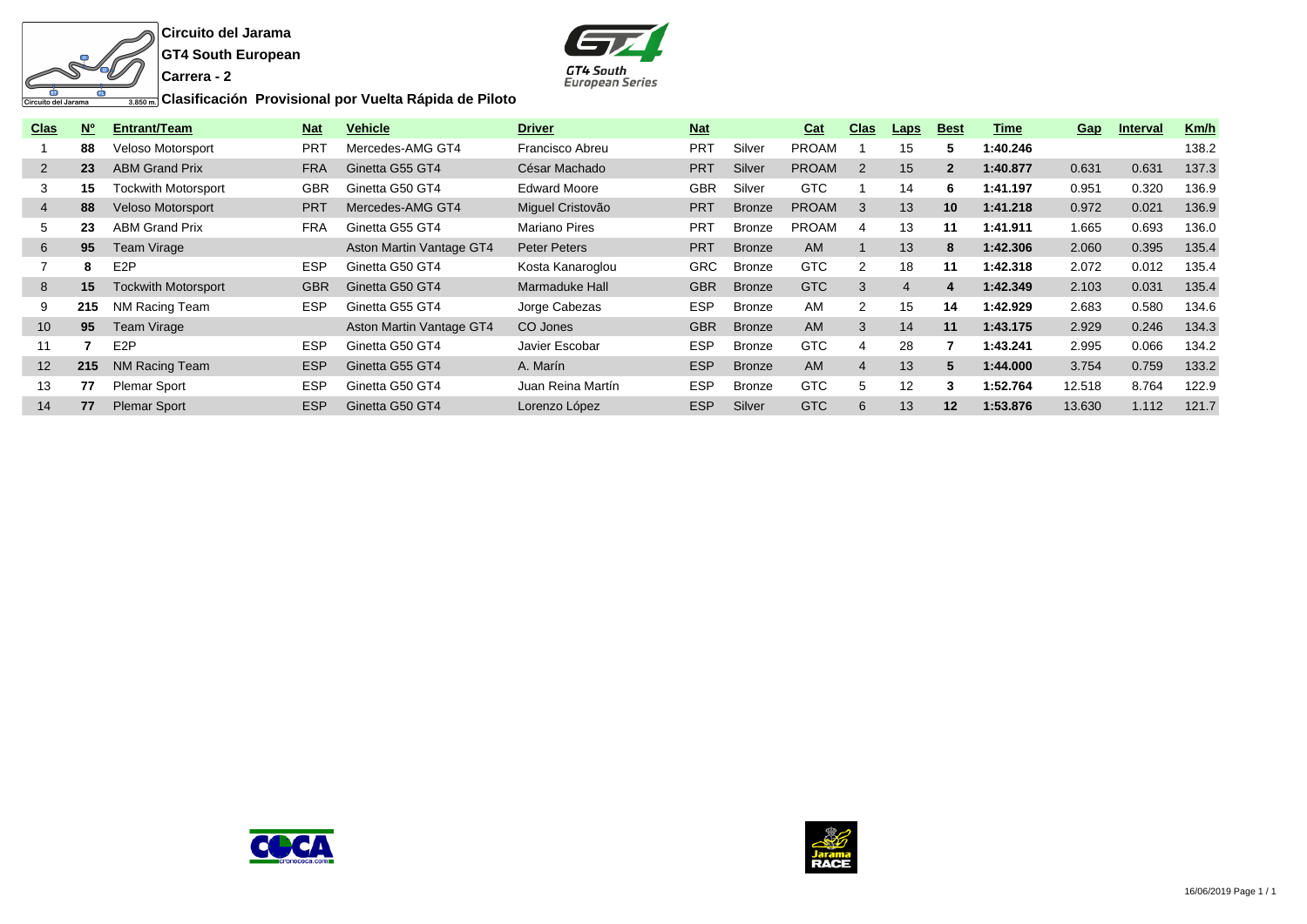



| C <sub>ls</sub> | N° | Entrant/Team                                                           | Nat Driver 1              | <b>Nat</b>      | <b>Status</b> | Driver 2               | <b>Nat</b> |        | <b>Vehicle</b>           | Cat          | <b>CIS</b>     | Laps | <b>Distance</b> | <b>Total Time Km/h</b> |  |
|-----------------|----|------------------------------------------------------------------------|---------------------------|-----------------|---------------|------------------------|------------|--------|--------------------------|--------------|----------------|------|-----------------|------------------------|--|
|                 | 88 | Veloso Motorsport                                                      | PRT Miquel Cristovão      | PR <sub>1</sub> | Bronze        | <b>Francisco Abreu</b> | <b>PRT</b> | Silver | Mercedes-AMG GT4         | PROAM        |                | 28   | 107.80          | 50:49.479 127.2        |  |
|                 |    | 2 23 ABM Grand Prix                                                    | <b>FRA</b> Mariano Pires  | <b>PRT</b>      |               | Bronze César Machado   | PRT        | Silver | Ginetta G55 GT4          | <b>PROAM</b> | $\overline{2}$ | 28   | 107.80          | 50:56.234 126.9        |  |
|                 |    | E2P                                                                    | <b>ESP</b> Javier Escobar | ESP             | Bronze        |                        |            |        | Ginetta G50 GT4          | GTC          |                | 28   | 107.80          | 51:08.869 126.4        |  |
|                 |    | 4 215 NM Racing Team                                                   | ESP A. Marín              | <b>ESP</b>      |               | Bronze Jorge Cabezas   | <b>FSP</b> |        | Bronze Ginetta G55 GT4   | <b>AM</b>    |                | 28   | 107.80          | 51:10.037 126.4        |  |
| 5               | 95 | Team Virage                                                            | CO Jones                  | GBR             | Bronze        | <b>Peter Peters</b>    | <b>PRT</b> | Bronze | Aston Martin Vantage GT4 | <b>AM</b>    | $\mathcal{P}$  | 27   | 103.95          | 51:16.304 121.6        |  |
|                 |    | 6 77 Plemar Sport                                                      | ESP Juan Reina Martín     | <b>ESP</b>      | <b>Bronze</b> | Lorenzo López          | <b>ESP</b> | Silver | Ginetta G50 GT4          | GTC          |                | 25   | 96.25           | 51:04.281 113.0        |  |
|                 |    | Not classified: (Requirements: 75% of number laps of leader = 21 Laps) |                           |                 |               |                        |            |        |                          |              |                |      |                 |                        |  |
|                 |    | 8 E2P                                                                  | ESP Kosta Kanaroglou      | GRC             | Bronze        |                        |            |        | Ginetta G50 GT4          | <b>GTC</b>   | -3             | 18   | 69.30           | 32:14.646 128.9        |  |
|                 |    | <b>15</b> Tockwith Motorsport                                          | <b>GBR</b> Marmaduke Hall | <b>GBR</b>      | <b>Bronze</b> | <b>Edward Moore</b>    | <b>GBR</b> | Silver | Ginetta G50 GT4          | GTC          | $\overline{4}$ | 18   | 69.30           | 32:15.206 128.9        |  |



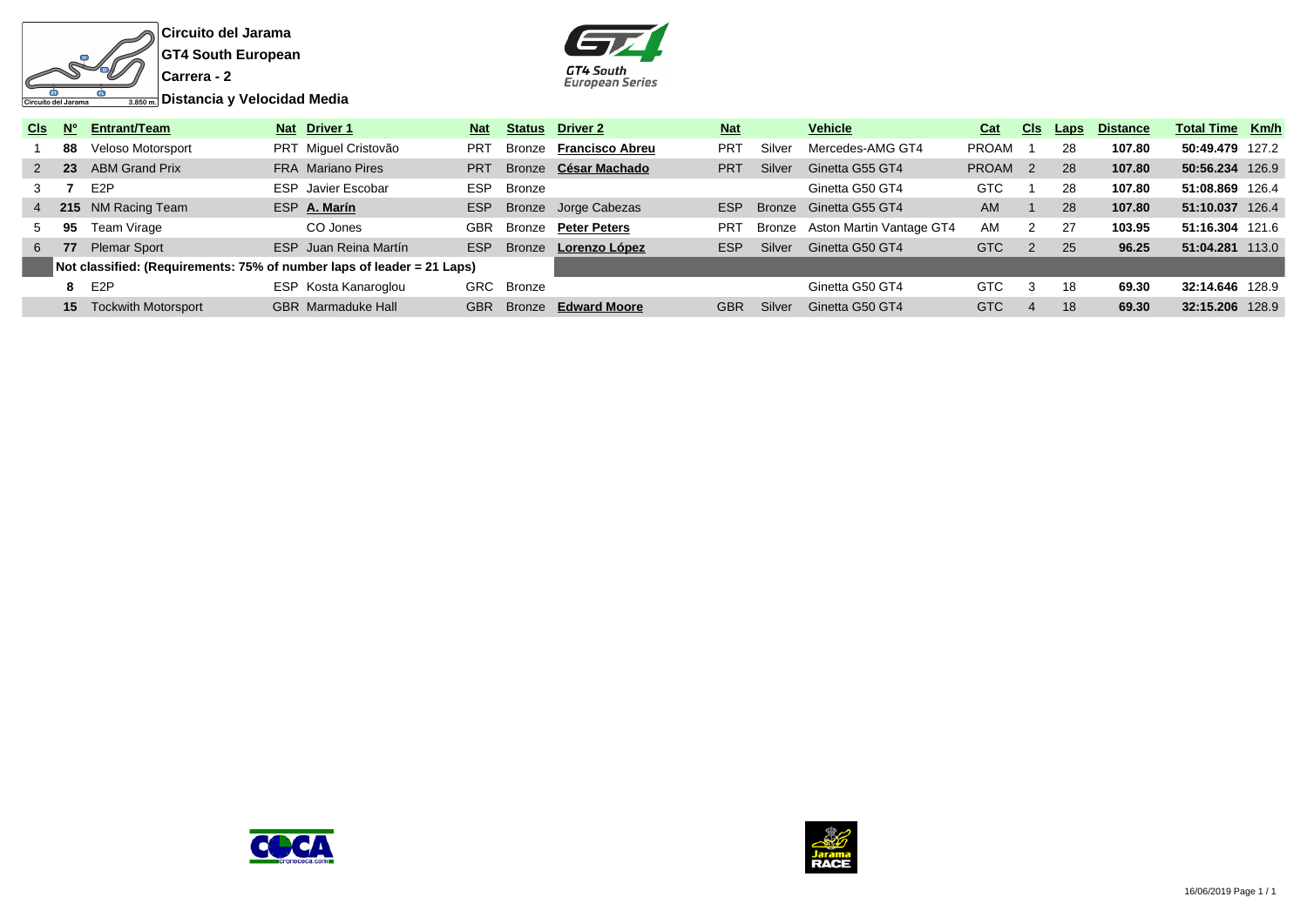**Circuito del Jarama GT4 South European Carrera - 2 Triempos Por Vuelta** 

SE

Circuito del Jarama

굴



| 7               |                 | 1 Javier Escobar   |          |              |        | Ginetta G50 GT4 15 |                 |              | 1 Marmaduke Hall |          |              |        | Ginetta G50 GT4            |
|-----------------|-----------------|--------------------|----------|--------------|--------|--------------------|-----------------|--------------|------------------|----------|--------------|--------|----------------------------|
|                 | <b>GTC</b><br>2 |                    |          |              |        | E <sub>2</sub> P   |                 | <b>GTC</b>   | 2 Edward Moore   |          |              |        | <b>Tockwith Motorsport</b> |
| Lap D           | <b>Time</b>     | Sector 1           | Sector 2 | Sector 3     | T. Spd | <b>Elapsed</b>     | Lap D           | Time         | Sector 1         | Sector 2 | Sector 3     | T. Spd | <b>Elapsed</b>             |
| 1               | 1:53.518        | 47.811             | 36.438   | 29.269       | 184.6  | 1:53.518           | 1 <sub>2</sub>  | 1:48.080     | 45.230           | 34.230   | 28.620       | 201.8  | 1:48.080                   |
| $\overline{2}$  | 1:45.970        | 40.615             | 35.951   | 29.404       | 218.6  | 3:39.488           | 2 <sub>2</sub>  | 1:41.599     | 39.545           | 33.715   | 28.339       | 231.2  | 3:29.679                   |
| 3               | 1:45.332        | 41.288             | 34.713   | 29.331       | 217.3  | 5:24.820           | 3 <sub>2</sub>  | 1:41.963     | 39.832           | 33.614   | 28.517       | 229.7  | 5:11.642                   |
| 4               | 1:44.303        | 40.157             | 34.802   | 29.344       | 216.8  | 7:09.123           | 4 2             | 1:42.361     | 39.957           | 33.870   | 28.534       | 234.2  | 6:54.003                   |
| 5               | 1:43.850        | 40.061             | 34.667   | 29.122       | 216.4  | 8:52.973           | 5 2             | 1:41.801     | 39.167           | 33.863   | 28.771       | 237.8  | 8:35.804                   |
| 6               | 1:43.505        | 40.000             | 34.302   | 29.203       | 218.1  | 10:36.478          | 6 2             | 1:41.197     | 39.404           | 33.278   | 28.515       | 233.2  | 10:17.001                  |
| 7               | 1:43.241        | 39.797             | 34.362   | 29.082       | 217.3  | 12:19.719          | 72              | 1:41.792     | 39.368           | 33.875   | 28.549       | 234.7  | 11:58.793                  |
| 8               | 1:43.919        | 40.157             | 34.737   | 29.025       | 217.7  | 14:03.638          | 8 2             | 1:42.666     | 39.546           | 33.604   | 29.516       | 229.2  | 13:41.459                  |
| 9               | 1:43.618        | 40.067             | 34.470   | 29.081       | 217.7  | 15:47.256          | 9 2             | 1:42.888     | 40.402           | 33.822   | 28.664       | 231.2  | 15:24.347                  |
| 10              | 1:44.157        | 40.352             | 34.505   | 29.300       | 213.4  | 17:31.413          | 10 <sub>2</sub> | 1:42.971     | 40.177           | 34.066   | 28.728       | 234.2  | 17:07.318                  |
| 11              | 1:43.853        | 40.268             | 34.546   | 29.039       | 217.7  | 19:15.266          | 11 2            | 1:42.058     | 39.636           | 33.825   | 28.597       | 232.7  | 18:49.376                  |
| 12              | 1:43.474        | 39.886             | 34.397   | 29.191       | 218.1  | 20:58.740          | 12 <sub>2</sub> | 1:42.570     | 39.891           | 33.699   | 28.980       | 223.6  | 20:31.946                  |
| 13              | 1:50.350 P      | 40.278             | 34.414   | 35.658       | 216.8  | 22:49.090          | 13 2            | 1:42.667     | 39.897           | 33.828   | 28.942       | 224.5  | 22:14.613                  |
| 14              | 2:52.063        | 1:48.280           | 34.762   | 29.021       | 119.2  | 25:41.153          | $142$           | 1:48.785 P   | 39.699           | 33.912   | 35.174       | 230.2  | 24:03.398                  |
| 15              | 1:44.031        | 40.212             | 34.600   | 29.219       | 218.6  | 27:25.184          | 15 <sub>1</sub> | 3:01.196     | 1:57.585         | 34.618   | 28.993       | 114.0  | 27:04.594                  |
| 16              | 1:44.278        | 40.141             | 34.408   | 29.729       | 218.1  | 29:09.462          | 16 1            | 1:43.901     | 40.025           | 34.645   | 29.231       | 232.2  | 28:48.495                  |
| 17              | 1:43.885        | 39.947             | 34.466   | 29.472 219.9 |        | 30:53.347          | 17 1            | 1:44.362     | 39.820           | 35.588   | 28.954       | 231.7  | 30:32.857                  |
| 18              | 1:44.379        | 40.283             | 34.930   | 29.166       | 218.6  | 32:37.726          | 18 1            | 1:42.349     | 39.416           | 34.121   | 28.812 234.7 |        | 32:15.206                  |
| 19              | 1:45.383        | 41.069             | 35.023   | 29.291       | 207.6  | 34:23.109          |                 |              |                  |          |              |        |                            |
| 20              | 1:48.552        | 41.355             | 36.590   | 30.607       | 207.6  | 36:11.661          | 23              |              | 1 Mariano Pires  |          |              |        | Ginetta G55 GT4            |
| 21              | 2:46.349        | 43.207             | 1:20.452 | 42.690       | 164.8  | 38:58.010          |                 | <b>PROAM</b> | 2 César Machado  |          |              |        | <b>ABM Grand Prix</b>      |
| 22              | 1:45.454        | 40.459             | 34.656   | 30.339       | 214.2  | 40:43.464          | Lap D           | <b>Time</b>  | Sector 1         | Sector 2 | Sector 3     | T. Spd | <b>Elapsed</b>             |
| 23              | 1:43.673        | 39.860             | 34.616   | 29.197 219.0 |        | 42:27.137          | 1 <sub>2</sub>  | 1:47.652     | 45.074           | 33.920   | 28.658       | 191.4  | 1:47.652                   |
| 24              | 1:44.635        | 40.296             | 34.805   | 29.534       | 216.8  | 44:11.772          | 2 <sub>2</sub>  | 1:40.877     | 38.935           | 33.413   | 28.529       | 217.7  | 3:28.529                   |
| 25              | 1:44.364        | 40.246             | 34.861   | 29.257       | 214.7  | 45:56.136          | 3 <sub>2</sub>  | 1:41.018     | 38.937           | 33.543   | 28.538       | 217.3  | 5:09.547                   |
| 26              | 1:44.140        | 40.085             | 34.519   | 29.536       | 216.8  | 47:40.276          | 4 2             | 1:40.931     | 38.992           | 33.464   | 28.475 218.1 |        | 6:50.478                   |
| 27              | 1:44.550        | 40.298             | 34.813   | 29.439       | 218.6  | 49:24.826          | 5 2             | 1:41.181     | 39.068           | 33.609   | 28.504       | 218.1  | 8:31.659                   |
| 28              | 1:44.043        | 40.137             | 34.600   | 29.306       | 217.7  | 51:08.869          | 6 2             | 1:41.384     | 39.140           | 33.577   | 28.667 218.6 |        | 10:13.043                  |
|                 |                 |                    |          |              |        |                    | 7 <sub>2</sub>  | 1:41.507     | 39.058           | 33.608   | 28.841       | 218.1  | 11:54.550                  |
| 8               |                 | 1 Kosta Kanaroglou |          |              |        | Ginetta G50 GT4    | 8 2             | 1:42.496     | 39.543           | 33.934   | 29.019 218.1 |        | 13:37.046                  |
|                 | <b>GTC</b><br>2 |                    |          |              |        | E <sub>2</sub> P   | 9 <sub>2</sub>  | 1:41.435     | 39.189           | 33.584   | 28.662       | 221.7  | 15:18.481                  |
| Lap D           | <b>Time</b>     | Sector 1           | Sector 2 | Sector 3     | T. Spd | <b>Elapsed</b>     | 10 <sub>2</sub> | 1:41.754     | 39.204           | 33.882   | 28.668       | 220.8  | 17:00.235                  |
| $\mathbf{1}$    | 1:54.533        | 47.113             | 38.415   | 29.005       | 184.3  | 1:54.533           | 11 2            | 1:41.731     | 39.365           | 33.826   | 28.540       | 220.8  | 18:41.966                  |
| $\overline{2}$  | 1:43.248        | 39.860             | 34.728   | 28.660       | 218.6  | 3:37.781           | 12 <sub>2</sub> | 1:41.796     | 39.110           | 33.968   | 28.718       | 219.5  | 20:23.762                  |
| 3               | 1:43.172        | 39.914             | 34.455   | 28.803 217.7 |        | 5:20.953           | 13 2            | 1:42.147     | 39.499           | 33.815   | 28.833       | 219.5  | 22:05.909                  |
| 4               | 1:42.326        | 39.384             | 34.029   | 28.913 217.7 |        | 7:03.279 14 2      |                 | 1:41.919     | 39.280           | 33.855   | 28.784 220.4 |        | 23:47.828                  |
| 5               | 1:42.807        | 39.727             | 34.212   | 28.868       | 218.1  | 8:46.086           | 15 2            | 1:48.244 P   | 39.273           | 34.035   | 34.936       | 220.8  | 25:36.072                  |
| 6               | 1:42.619        | 39.809             | 33.980   | 28.830 217.3 |        | 10:28.705          | 16 1            | 2:55.521     | 1:51.763         | 34.702   | 29.056 114.4 |        | 28:31.593                  |
| $\overline{7}$  | 1:42.770        | 39.846             | 34.086   | 28.838 217.7 |        | 12:11.475          | 17 1            | 1:43.057     | 39.783           | 34.232   | 29.042 220.8 |        | 30:14.650                  |
| 8               | 1:42.819        | 39.742             | 34.181   | 28.896 216.8 |        | 13:54.294          | 18 1            | 1:42.762     | 39.794           | 33.941   | 29.027 219.0 |        | 31:57.412                  |
| 9               | 1:42.875        | 39.691             | 34.422   | 28.762 217.7 |        | 15:37.169          | 19 1            | 1:43.170     | 39.557           | 34.220   | 29.393 220.8 |        | 33:40.582                  |
| 10 <sup>°</sup> | 1:42.672        | 40.088             | 33.973   | 28.611 216.8 |        | 17:19.841          | 20 <sub>1</sub> | 1:44.305     | 40.010           | 34.320   | 29.975 219.9 |        | 35:24.887                  |
| 11              | 1:42.318        | 39.575             | 34.102   | 28.641 219.0 |        | 19:02.159          | 211             | 3:32.507     | 1:09.519         | 1:39.934 | 43.054 203.0 |        | 38:57.394                  |
| 12              | 1:48.671 P      | 39.858             | 34.068   | 34.745 219.0 |        | 20:50.830          | 22 <sub>1</sub> | 1:43.497     | 40.355           | 34.098   | 29.044 218.1 |        | 40:40.891                  |
| 13              | 2:48.817        | 1:46.326           | 33.810   | 28.681 109.2 |        | 23:39.647          | 23 1            | 1:42.056     | 39.439           | 33.746   | 28.871 220.4 |        | 42:22.947                  |
| 14              | 1:42.323        | 39.570             | 33.825   | 28.928 218.1 |        | 25:21.970 24 1     |                 | 1:42.079     | 39.644           | 33.738   | 28.697 219.5 |        | 44:05.026                  |
| 15              | 1:43.162        | 39.419             | 34.730   | 29.013 219.0 |        | 27:05.132 25 1     |                 | 1:42.264     | 39.661           | 33.656   | 28.947 219.9 |        | 45:47.290                  |
| 16              | 1:43.805        | 39.833             | 34.713   | 29.259 222.6 |        | 28:48.937 26 1     |                 | 1:41.911     | 39.318           | 33.698   | 28.895 220.8 |        | 47:29.201                  |
| 17              | 1:42.977        | 39.827             | 34.451   | 28.699 224.0 |        | 30:31.914          | 27 <sub>1</sub> | 1:42.744     | 39.634           | 34.040   | 29.070 221.3 |        | 49:11.945                  |
| 18              | 1:42.732        | 39.865             | 34.037   | 28.830 219.5 |        | 32:14.646 28 1     |                 | 1:44.289     | 40.255           | 34.772   | 29.262 220.8 |        | 50:56.234                  |
|                 |                 |                    |          |              |        |                    |                 |              |                  |          |              |        |                            |



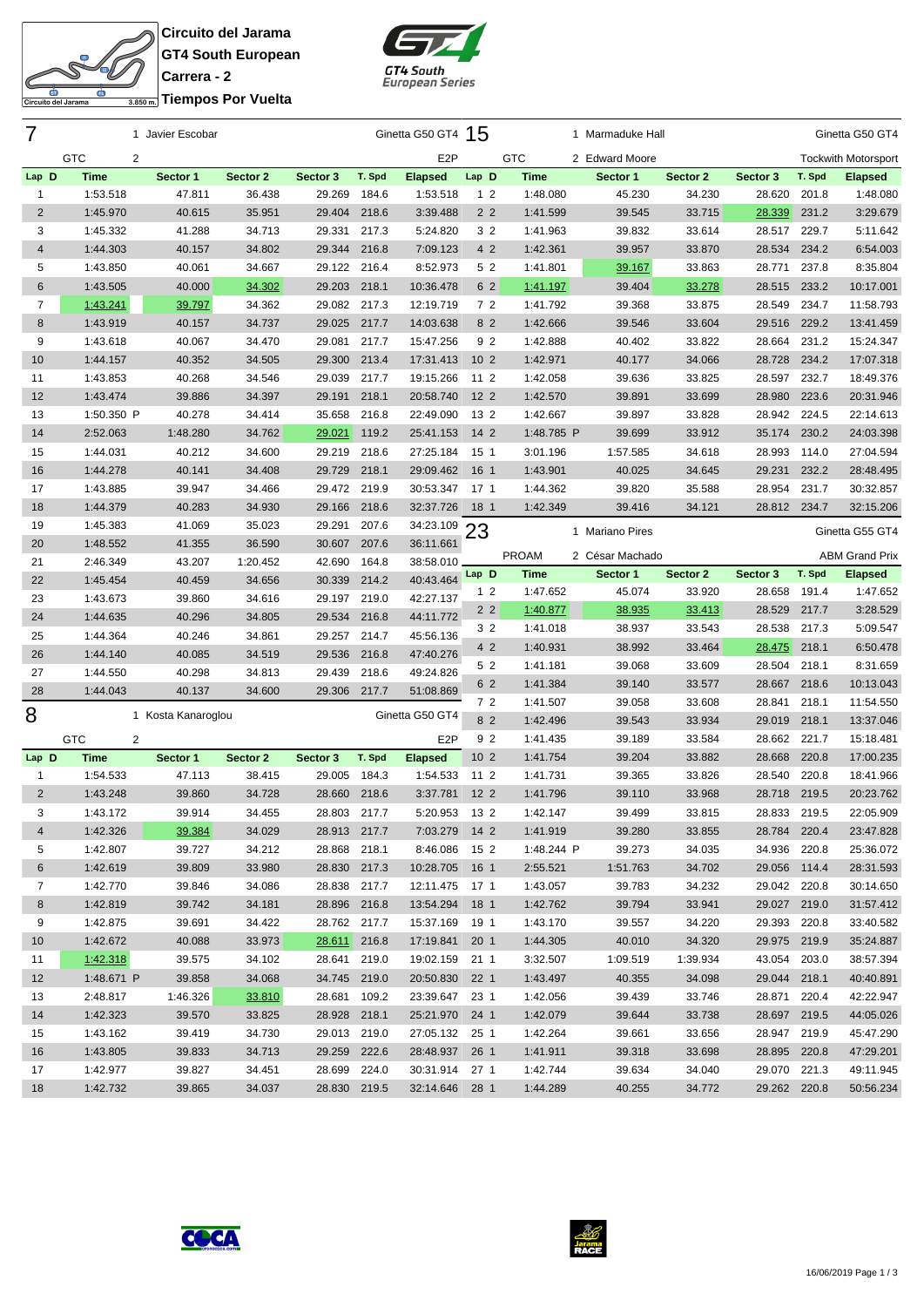SE 굴 Circuito del Jarama

**Circuito del Jarama GT4 South European Carrera - 2 Tiempos Por Vuelta**



| 77              |             | 1 Juan Reina Martín |          |          |        | Ginetta G50 GT4 88  |                 |             | 1 Miguel Cristovão |          |              |        | Mercedes-AMG GT4  |
|-----------------|-------------|---------------------|----------|----------|--------|---------------------|-----------------|-------------|--------------------|----------|--------------|--------|-------------------|
|                 | <b>GTC</b>  | 2 Lorenzo López     |          |          |        | <b>Plemar Sport</b> |                 | PROAM       | 2 Francisco Abreu  |          |              |        | Veloso Motorsport |
| Lap D           | <b>Time</b> | Sector 1            | Sector 2 | Sector 3 | T. Spd | <b>Elapsed</b>      | Lap D           | <b>Time</b> | Sector 1           | Sector 2 | Sector 3     | T. Spd | <b>Elapsed</b>    |
| 1 <sub>2</sub>  | 2:03.025    | 50.247              | 39.279   | 33.499   | 160.0  | 2:03.025            | 1 <sub>2</sub>  | 1:49.449    | 46.428             | 34.767   | 28.254       | 188.8  | 1:49.449          |
| 2 <sub>2</sub>  | 1:56.174    | 44.607              | 38.896   | 32.671   | 184.9  | 3:59.199            | 2 <sub>2</sub>  | 1:41.087    | 38.771             | 33.555   | 28.761       | 233.2  | 3:30.536          |
| 3 2             | 1:55.105    | 43.413              | 38.672   | 33.020   | 191.8  | 5:54.304            | 3 2             | 1:41.796    | 39.356             | 33.698   | 28.742       | 234.2  | 5:12.332          |
| 4 2             | 1:56.872    | 44.642              | 38.814   | 33.416   | 191.8  | 7:51.176            | 4 2             | 1:41.035    | 39.077             | 33.569   | 28.389       | 234.7  | 6:53.367          |
| 5 2             | 1:56.030    | 44.399              | 38.926   | 32.705   | 188.8  | 9:47.206            | 5 2             | 1:40.246    | 38.590             | 33.332   | 28.324       | 232.7  | 8:33.613          |
| 6 2             | 1:56.075    | 44.016              | 39.030   | 33.029   | 192.8  | 11:43.281           | 6 2             | 1:40.331    | 38.741             | 33.173   | 28.417 233.2 |        | 10:13.944         |
| 72              | 2:00.888    | 44.555              | 39.978   | 36.355   | 188.8  | 13:44.169           | 72              | 1:40.844    | 38.804             | 33.462   | 28.578       | 233.2  | 11:54.788         |
| 8 2             | 2:00.632    | 45.276              | 41.450   | 33.906   | 177.0  | 15:44.801           | 8 2             | 1:41.136    | 38.788             | 33.841   | 28.507       | 233.2  | 13:35.924         |
| 92              | 2:03.607    | 50.295              | 39.752   | 33.560   | 153.6  | 17:48.408           | 9 2             | 1:40.388    | 38.646             | 33.141   | 28.601       | 232.2  | 15:16.312         |
| 10 <sub>2</sub> | 1:56.062    | 44.091              | 38.925   | 33.046   | 193.8  | 19:44.470           | 10 <sub>2</sub> | 1:40.439    | 38.637             | 33.332   | 28.470       | 231.7  | 16:56.751         |
| $112$           | 1:55.069    | 43.802              | 38.350   | 32.917   | 199.2  | 21:39.539           | 11 <sub>2</sub> | 1:40.495    | 38.682             | 33.386   | 28.427       | 233.2  | 18:37.246         |
| $122$           | 1:53.876    | 44.180              | 37.526   | 32.170   | 181.2  | 23:33.415           | 12 <sub>2</sub> | 1:40.719    | 38.828             | 33.436   | 28.455       | 232.7  | 20:17.965         |
| 13 2            | 2:09.378 P  | 43.806              | 42.641   | 42.931   | 193.2  | 25:42.793           | 13 2            | 1:40.790    | 38.807             | 33.396   | 28.587       | 233.7  | 21:58.755         |
| 14 <sub>1</sub> | 3:01.986    | 1:50.261            | 39.161   | 32.564   | 112.3  | 28:44.779           | $142$           | 1:41.608    | 39.123             | 33.767   | 28.718 233.7 |        | 23:40.363         |
| 15 <sub>1</sub> | 1:54.376    | 43.277              | 39.283   | 31.816   | 207.2  | 30:39.155           | 15 2            | 1:47.495 P  | 39.601             | 33.748   | 34.146       | 229.2  | 25:27.858         |
| 16 1            | 1:52.764    | 42.931              | 37.904   | 31.929   | 213.0  | 32:31.919           | 16 1            | 2:52.420    | 1:48.645           | 34.368   | 29.407       | 112.0  | 28:20.278         |
| 17 <sub>1</sub> | 1:58.872    | 45.288              | 40.574   | 33.010   | 177.6  | 34:30.791           | 17 <sub>1</sub> | 1:42.224    | 39.322             | 34.022   | 28.880       | 231.2  | 30:02.502         |
| 18 1            | 2:04.489    | 46.699              | 44.152   | 33.638   | 162.4  | 36:35.280           | 18 1            | 1:41.818    | 39.249             | 33.765   | 28.804       | 233.2  | 31:44.320         |
| 19 1            | 2:25.291    | 46.261              | 55.155   | 43.875   | 176.1  | 39:00.571           | 19 1            | 1:41.684    | 39.411             | 33.428   | 28.845       | 233.7  | 33:26.004         |
| 20 <sub>1</sub> | 1:57.783    | 45.858              | 39.366   | 32.559   | 181.2  | 40:58.354           | 20 <sub>1</sub> | 1:45.738    | 40.275             | 33.802   | 31.661       | 214.2  | 35:11.742         |
| 211             | 1:56.405    | 44.724              | 39.248   | 32.433   | 185.5  | 42:54.759           | 211             | 3:44.906    | 1:21.681           | 1:39.118 | 44.107       | 103.8  | 38:56.648         |
| 22 <sub>1</sub> | 2:03.762 P  | 44.382              | 39.495   | 39.885   | 174.4  | 44:58.521           | 22 <sub>1</sub> | 1:41.925    | 39.717             | 33.475   | 28.733       | 228.8  | 40:38.573         |
| 23 1            | 2:12.443    | 1:00.656            | 39.159   | 32.628   | 119.8  | 47:10.964           | 23 1            | 1:41.999    | 39.707             | 33.499   | 28.793       | 230.2  | 42:20.572         |
| 24 <sub>1</sub> | 1:55.184    | 44.037              | 38.701   | 32.446   | 192.8  | 49:06.148           | 24 <sub>1</sub> | 1:41.323    | 39.186             | 33.368   | 28.769       | 231.7  | 44:01.895         |
| 25 <sub>1</sub> | 1:58.133    | 45.820              | 40.072   | 32.241   | 184.9  | 51:04.281           | 25 <sub>1</sub> | 1:41.218    | 39.115             | 33.452   | 28.651       | 232.7  | 45:43.113         |
|                 |             |                     |          |          |        |                     | 26 <sub>1</sub> | 1:41.423    | 39.211             | 33.561   | 28.651       | 233.7  | 47:24.536         |
|                 |             |                     |          |          |        |                     | 27 <sub>1</sub> | 1:42.422    | 39.478             | 34.044   | 28.900       | 233.7  | 49:06.958         |
|                 |             |                     |          |          |        |                     | 28 1            | 1:42.521    | 39.485             | 33.738   | 29.298       | 224.5  | 50:49.479         |



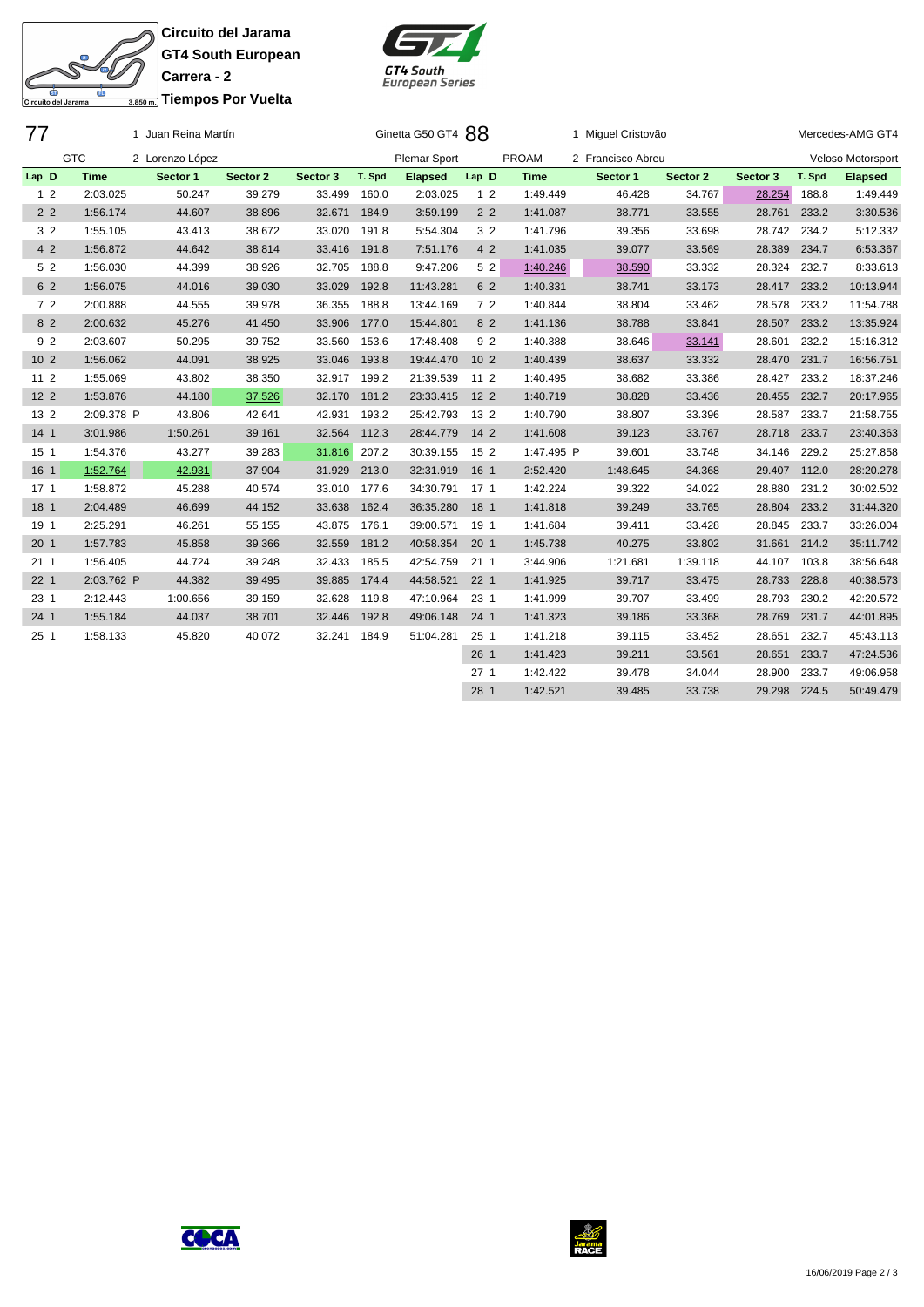**Circuito del Jarama GT4 South European Carrera - 2**



| 3.850m. Tiempos Por Vuelta |  |
|----------------------------|--|

SF

ढ

Circuito del Jarama

| 95              |             | 1 CO Jones     |          |          |        | Aston Martin Vantage GT4 215 |                 |             | 1 A. Marín      |          |              |        | Ginetta G55 GT4 |
|-----------------|-------------|----------------|----------|----------|--------|------------------------------|-----------------|-------------|-----------------|----------|--------------|--------|-----------------|
|                 | AM          | 2 Peter Peters |          |          |        | <b>Team Virage</b>           |                 | AM          | 2 Jorge Cabezas |          |              |        | NM Racing Team  |
| Lap D           | <b>Time</b> | Sector 1       | Sector 2 | Sector 3 | T. Spd | <b>Elapsed</b>               | Lap D           | <b>Time</b> | Sector 1        | Sector 2 | Sector 3     | T. Spd | <b>Elapsed</b>  |
| 1 <sub>2</sub>  | 2:29.722 P  | 46.299         | 51.144   | 52.279   | 198.5  | 2:29.722                     | 1 <sub>1</sub>  | 1:56.956    | 46.942          | 40.479   | 29.535       | 183.9  | 1:56.956        |
| 2 <sub>2</sub>  | 3:02.062    | 1:58.273       | 34.612   | 29.177   | 107.7  | 5:31.784                     | 2 <sub>1</sub>  | 1:44.534    | 40.441          | 34.739   | 29.354       | 217.3  | 3:41.490        |
| 3 <sub>2</sub>  | 1:43.729    | 40.111         | 34.447   | 29.171   | 227.8  | 7:15.513                     | 3 <sub>1</sub>  | 1:44.241    | 40.110          | 34.864   | 29.267       | 219.9  | 5:25.731        |
| 4 2             | 1:42.756    | 39.716         | 34.155   | 28.885   | 227.8  | 8:58.269                     | 4 1             | 1:44.368    | 39.941          | 34.954   | 29.473 218.6 |        | 7:10.099        |
| 5 2             | 1:43.268    | 40.139         | 34.228   | 28.901   | 229.7  | 10:41.537                    | 5 <sub>1</sub>  | 1:44.000    | 40.011          | 34.785   | 29.204       | 217.7  | 8:54.099        |
| 6 2             | 1:43.326    | 39.967         | 34.301   | 29.058   | 229.2  | 12:24.863                    | 6 1             | 1:44.244    | 39.796          | 34.745   | 29.703 218.6 |        | 10:38.343       |
| 72              | 1:43.888    | 40.196         | 34.456   | 29.236   | 229.2  | 14:08.751                    | 7 <sub>1</sub>  | 1:45.274    | 39.965          | 36.017   | 29.292       | 217.3  | 12:23.617       |
| 8 2             | 1:42.306    | 39.678         | 34.004   | 28.624   | 233.2  | 15:51.057                    | 8 1             | 1:44.739    | 40.462          | 34.956   | 29.321       | 216.8  | 14:08.356       |
| 9 2             | 1:43.886    | 40.791         | 34.131   | 28.964   | 230.7  | 17:34.943                    | 9 1             | 1:45.107    | 40.962          | 34.755   | 29.390       | 200.7  | 15:53.463       |
| 10 <sub>2</sub> | 1:43.350    | 40.124         | 34.304   | 28.922   | 230.2  | 19:18.293                    | 10 <sub>1</sub> | 1:44.880    | 40.471          | 35.131   | 29.278 218.6 |        | 17:38.343       |
| 11 <sub>2</sub> | 1:42.497    | 39.721         | 33.937   | 28.839   | 231.2  | 21:00.790                    | 1111            | 1:44.840    | 40.493          | 35.034   | 29.313 219.5 |        | 19:23.183       |
| 12 <sub>2</sub> | 1:42.759    | 39.853         | 33.917   | 28.989   | 231.2  | 22:43.549                    | 12 <sub>1</sub> | 1:45.539    | 40.318          | 35.934   | 29.287       | 217.7  | 21:08.722       |
| 13 2            | 1:50.169 P  | 40.108         | 34.378   | 35.683   | 229.2  | 24:33.718                    | 13 <sub>1</sub> | 1:52.602 P  | 40.845          | 35.867   | 35.890       | 217.7  | 23:01.324       |
| 14 <sub>1</sub> | 3:11.908    | 2:07.489       | 34.871   | 29.548   | 101.9  | 27:45.626                    | $142$           | 2:53.866    | 1:49.272        | 35.001   | 29.593       | 109.7  | 25:55.190       |
| 15 <sub>1</sub> | 1:43.962    | 40.080         | 33.978   | 29.904   | 229.2  | 29:29.588                    | 15 2            | 1:44.543    | 40.270          | 34.991   | 29.282       | 219.0  | 27:39.733       |
| 16 1            | 1:43.603    | 39.769         | 34.128   | 29.706   | 230.2  | 31:13.191                    | 16 2            | 1:43.489    | 39.996          | 34.521   | 28.972 218.6 |        | 29:23.222       |
| 17 <sub>1</sub> | 1:44.504    | 40.175         | 34.730   | 29.599   | 228.8  | 32:57.695                    | 17 <sub>2</sub> | 1:43.297    | 39.578          | 34.760   | 28.959       | 220.4  | 31:06.519       |
| 18 <sub>1</sub> | 1:43.924    | 40.453         | 34.088   | 29.383   | 227.8  | 34:41.619                    | 18 2            | 1:43.100    | 39.774          | 34.507   | 28.819       | 219.5  | 32:49.619       |
| 19 1            | 1:56.474    | 41.438         | 40.897   | 34.139   | 227.3  | 36:38.093                    | 19 2            | 1:43.713    | 40.414          | 34.423   | 28.876 210.5 |        | 34:33.332       |
| 20 <sub>1</sub> | 2:23.263    | 46.596         | 54.129   | 42.538   | 166.9  | 39:01.356                    | 20 <sub>2</sub> | 2:03.250    | 44.980          | 43.732   | 34.538 217.7 |        | 36:36.582       |
| 211             | 1:51.273    | 45.574         | 35.887   | 29.812   | 218.6  | 40:52.629                    | 21 <sub>2</sub> | 2:24.268    | 45.859          | 54.663   | 43.746       | 177.3  | 39:00.850       |
| 22 <sub>1</sub> | 1:44.082    | 40.575         | 34.050   | 29.457   | 228.3  | 42:36.711                    | 22 2            | 1:48.658    | 44.496          | 34.874   | 29.288       | 185.8  | 40:49.508       |
| 23 <sub>1</sub> | 1:43.699    | 40.220         | 34.163   | 29.316   | 228.8  | 44:20.410                    | 23 2            | 1:43.838    | 39.863          | 34.733   | 29.242       | 219.0  | 42:33.346       |
| 24 <sub>1</sub> | 1:43.175    | 40.019         | 33.724   | 29.432   | 228.8  | 46:03.585                    | 24 2            | 1:43.731    | 40.050          | 34.552   | 29.129 218.6 |        | 44:17.077       |
| 25 <sub>1</sub> | 1:43.337    | 40.028         | 33.866   | 29.443   | 228.8  | 47:46.922                    | 25 2            | 1:43.493    | 39.668          | 34.561   | 29.264       | 219.0  | 46:00.570       |
| 26 <sub>1</sub> | 1:43.617    | 40.022         | 33.921   | 29.674   | 229.2  | 49:30.539                    | 26 2            | 1:43.464    | 39.907          | 34.577   | 28.980       | 219.0  | 47:44.034       |
| 27 <sub>1</sub> | 1:45.765    | 40.548         | 35.030   | 30.187   | 227.3  | 51:16.304                    | 27 2            | 1:42.929    | 39.637          | 34.321   | 28.971       | 220.4  | 49:26.963       |
|                 |             |                |          |          |        |                              | 28 2            | 1:43.074    | 39.436          | 34.520   | 29.118       | 219.9  | 51:10.037       |



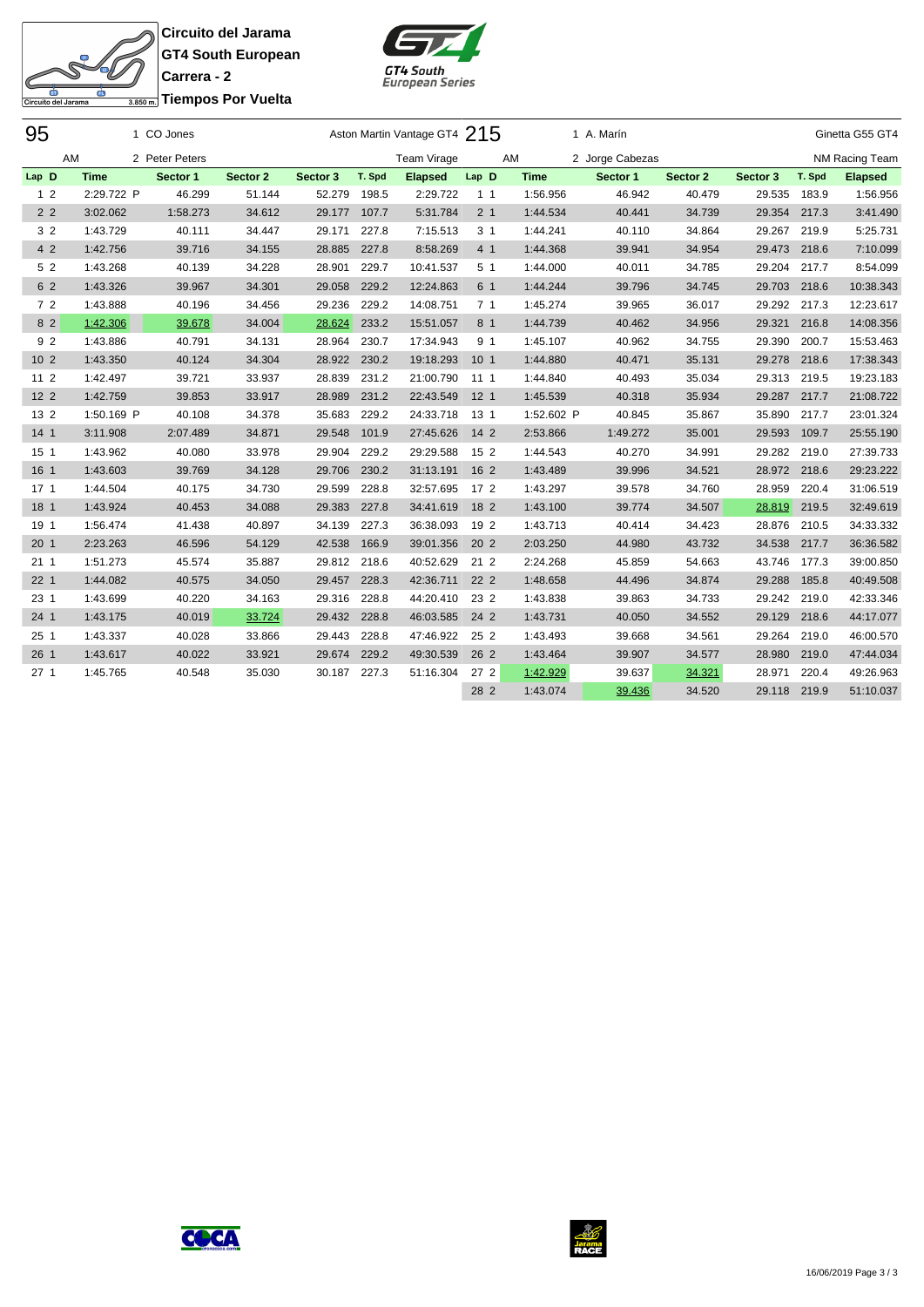## **Circuito del Jarama GT4 South European Carrera - 2** <u>—</u><br>3.850 m. Análisis

 $\overline{\mathbf{p}}$  $\mathcal{S}$ 

ito del Jarama

굴



|                  | Num Lap Time | Gap      | 23               | 1:41.181     |          | 15             | 1:42.888     | 08.035 | 95             | 1:42.759     | 1 Lap    | 7                 | 1:43.885     | 50.845   |
|------------------|--------------|----------|------------------|--------------|----------|----------------|--------------|--------|----------------|--------------|----------|-------------------|--------------|----------|
| Lap 1            |              |          | 88               | 1:40.246     | 01.954   | $\bf 8$        | 1:42.875     | 20.857 | $\overline{7}$ | 1:50.350     | 50.335   | 215               | 1:43.297     | 1:04.017 |
| 23               | 1:47.652     |          | 15               | 1:41.801     | 04.145   | 77             | 2:00.632     | 1 Lap  | 215            | 1:52.602     | 1:02.569 | 95                | 1:43.603     | 1 Lap    |
| 15               | 1:48.080     | 00.428   | 8                | 1:42.807     | 14.427   | $\overline{7}$ | 1:43.618     | 30.944 | 77             | 1:53.876     | 1 Lap    |                   | Num Lap Time | Gap      |
| 88               | 1:49.449     | 01.797   | $\overline{7}$   | 1:43.850     | 21.314   | 95             | 1:42.306     | 1 Lap  | 8              | 2:48.817     | 1:40.892 | Lap 18            |              |          |
| $\overline{7}$   | 1:53.518     | 05.866   | 215              | 1:44.000     | 22.440   | 215            | 1:45.107     | 37.151 |                | Num Lap Time | Gap      | 88                | 1:41.818     |          |
| 8                | 1:54.533     | 06.881   | 95               | 1:42.756     | 1 Lap    |                | Num Lap Time | Gap    | Lap 14         |              |          | 23                | 1:42.762     | 13.092   |
| 215              | 1:56.956     | 09.304   | 77               | 1:56.030     | 1:15.547 | Lap $10$       |              |        | 88             | 1:41.608     |          | 8                 | 1:42.732     | 30.326   |
| 77               | 2:03.025     | 15.373   |                  | Num Lap Time | Gap      | 88             | 1:40.439     |        | 23             | 1:41.919     | 07.465   | 15                | 1:42.349     | 30.886   |
| 95               | 2:29.722     | 42.070   | Lap <sub>6</sub> |              |          | 23             | 1:41.754     | 03.484 | 15             | 1:48.785     | 23.035   | 77                | 1:52.764     | 2 Laps   |
|                  | Num Lap Time | Gap      | 23               | 1:41.384     |          | 15             | 1:42.971     | 10.567 | 95             | 1:50.169     | 1 Lap    | $\overline{7}$    | 1:44.379     | 53.406   |
| Lap <sub>2</sub> |              |          | 88               | 1:40.331     | 00.901   | 8              | 1:42.672     | 23.090 | 8              | 1:42.323     | 1:41.607 | 215               | 1:43.100     | 1:05.299 |
| 23               | 1:40.877     |          | 15               | 1:41.197     | 03.958   | $\overline{7}$ | 1:44.157     | 34.662 |                | Num Lap Time | Gap      | 95                | 1:44.504     | 1 Lap    |
| 15               | 1:41.599     | 01.150   | 8                | 1:42.619     | 15.662   | 95             | 1:43.886     | 1 Lap  | Lap $15$       |              |          |                   | Num Lap Time | Gap      |
| 88               | 1:41.087     | 02.007   | $\overline{7}$   | 1:43.505     | 23.435   | 215            | 1:44.880     | 41.592 | 88             | 1:47.495     |          | <b>Lap 19</b>     |              |          |
| 8                | 1:43.248     | 09.252   | 215              | 1:44.244     | 25.300   | 77             | 2:03.607     | 1 Lap  | 23             | 1:48.244     | 08.214   | 88                | 1:41.684     |          |
| 7                | 1:45.970     | 10.959   | 95               | 1:43.268     | 1 Lap    |                | Num Lap Time | Gap    | $\overline{7}$ | 2:52.063     | 1 Lap    | 23                | 1:43.170     | 14.578   |
| 215              | 1:44.534     | 12.961   | 77               | 1:56.075     | 1:30.238 | Lap 11         |              |        | 77             | 2:09.378     | 2 Laps   | $\overline{7}$    | 1:45.383     | 57.105   |
| 77               | 1:56.174     | 30.670   |                  | Num Lap Time | Gap      | 88             | 1:40.495     |        | 215            | 2:53.866     | 1 Lap    | 77                | 1:58.872     | 2 Laps   |
|                  | Num Lap Time | Gap      | Lap 7            |              |          | 23             | 1:41.731     | 04.720 | 15             | 3:01.196     | 1:36.736 | 215               | 1:43.713     | 1:07.328 |
| Lap 3            |              |          | 23               | 1:41.507     |          | 15             | 1:42.058     | 12.130 | 8              | 1:43.162     | 1:37.274 | 95                | 1:43.924     | 1 Lap    |
| 23               | 1:41.018     |          | 88               | 1:40.844     | 00.238   | 8              | 1:42.318     | 24.913 | 7              | 1:44.031     | 1:57.326 |                   | Num Lap Time | Gap      |
| 15               | 1:41.963     | 02.095   | 15               | 1:41.792     | 04.243   | 7              | 1:43.853     | 38.020 | 215            | 1:44.543     | 2:11.875 | Lap $20$          |              |          |
| 88               |              |          |                  |              |          |                | 1:43.350     |        |                | 3:11.908     |          |                   |              |          |
|                  | 1:41.796     | 02.785   | 8                | 1:42.770     | 16.925   | 95             |              | 1 Lap  | 95             |              | 1 Lap    | 88                | 1:45.738     |          |
| 8                | 1:43.172     | 11.406   | $\overline{7}$   | 1:43.241     | 25.169   | 215            | 1:44.840     | 45.937 |                | Num Lap Time | Gap      | 23                | 1:44.305     | 13.145   |
| $\overline{7}$   | 1:45.332     | 15.273   | 215              | 1:45.274     | 29.067   | 77             | 1:56.062     | 1 Lap  | Lap $16$       |              |          | $\overline{7}$    | 1:48.552     | 59.919   |
| 215              | 1:44.241     | 16.184   | 95               | 1:43.326     | 1 Lap    |                | Num Lap Time | Gap    | 88             | 2:52.420     |          | 77                | 2:04.489     | 2 Laps   |
| 95               | 3:02.062     | 1 Lap    |                  | Num Lap Time | Gap      | Lap $12$       |              |        | 23             | 2:55.521     | 11.315   | 215               | 2:03.250     | 1:24.840 |
| 77               | 1:55.105     | 44.757   | Lap 8            |              |          | 88             | 1:40.719     |        | 77             | 3:01.986     | 2 Laps   | 95                | 1:56.474     | 1 Lap    |
|                  | Num Lap Time | Gap      | 88               | 1:41.136     |          | 23             | 1:41.796     | 05.797 | 15             | 1:43.901     | 28.217   |                   | Num Lap Time | Gap      |
| Lap <sub>4</sub> |              |          | 23               | 1:42.496     | 01.122   | 15             | 1:42.570     | 13.981 | 8              | 1:43.805     | 28.659   | Lap <sub>21</sub> |              |          |
| 23               | 1:40.931     |          | 15               | 1:42.666     | 05.535   | 8              | 1:48.671     | 32.865 | 7              | 1:44.278     | 49.184   | 88                | 3:44.906     |          |
| 88               | 1:41.035     | 02.889   | 77               | 2:00.888     | 1 Lap    | 7              | 1:43.474     | 40.775 | 215            | 1:43.489     | 1:02.944 | 23                | 3:32.507     | 00.746   |
| 15               | 1:42.361     | 03.525   | 8                | 1:42.819     | 18.370   | 95             | 1:42.497     | 1 Lap  | 95             | 1:43.962     | 1 Lap    | $\overline{7}$    | 2:46.349     | 01.362   |
| 8                | 1:42.326     | 12.801   | $\overline{7}$   | 1:43.919     | 27.714   | 215            | 1:45.539     | 50.757 |                | Num Lap Time | Gap      | 77                | 2:25.291     | 2 Laps   |
| $\overline{7}$   | 1:44.303     | 18.645   | 215              | 1:44.739     | 32.432   | 77             | 1:55.069     | 1 Lap  | Lap 17         |              |          | 215               | 2:24.268     | 04.202   |
| 215              | 1:44.368     | 19.621   | 95               | 1:43.888     | 1 Lap    |                | Num Lap Time | Gap    | 88             | 1:42.224     |          | 95                | 2:23.263     | 1 Lap    |
| 95               | 1:43.729     | 1 Lap    |                  | Num Lap Time | Gap      | Lap $13$       |              |        | 23             | 1:43.057     | 12.148   |                   | Num Lap Time | Gap      |
| 77               | 1:56.872     | 1:00.698 | Lap 9            |              |          | 88             | 1:40.790     |        | 8              | 1:42.977     | 29.412   | <b>Lap 22</b>     |              |          |
| Lap $5$          | Num Lap Time | Gap      | 88               | 1:40.388     |          | 23             | 1:42.147     | 07.154 | 15             | 1:44.362     | 30.355   | 88                | 1:41.925     |          |



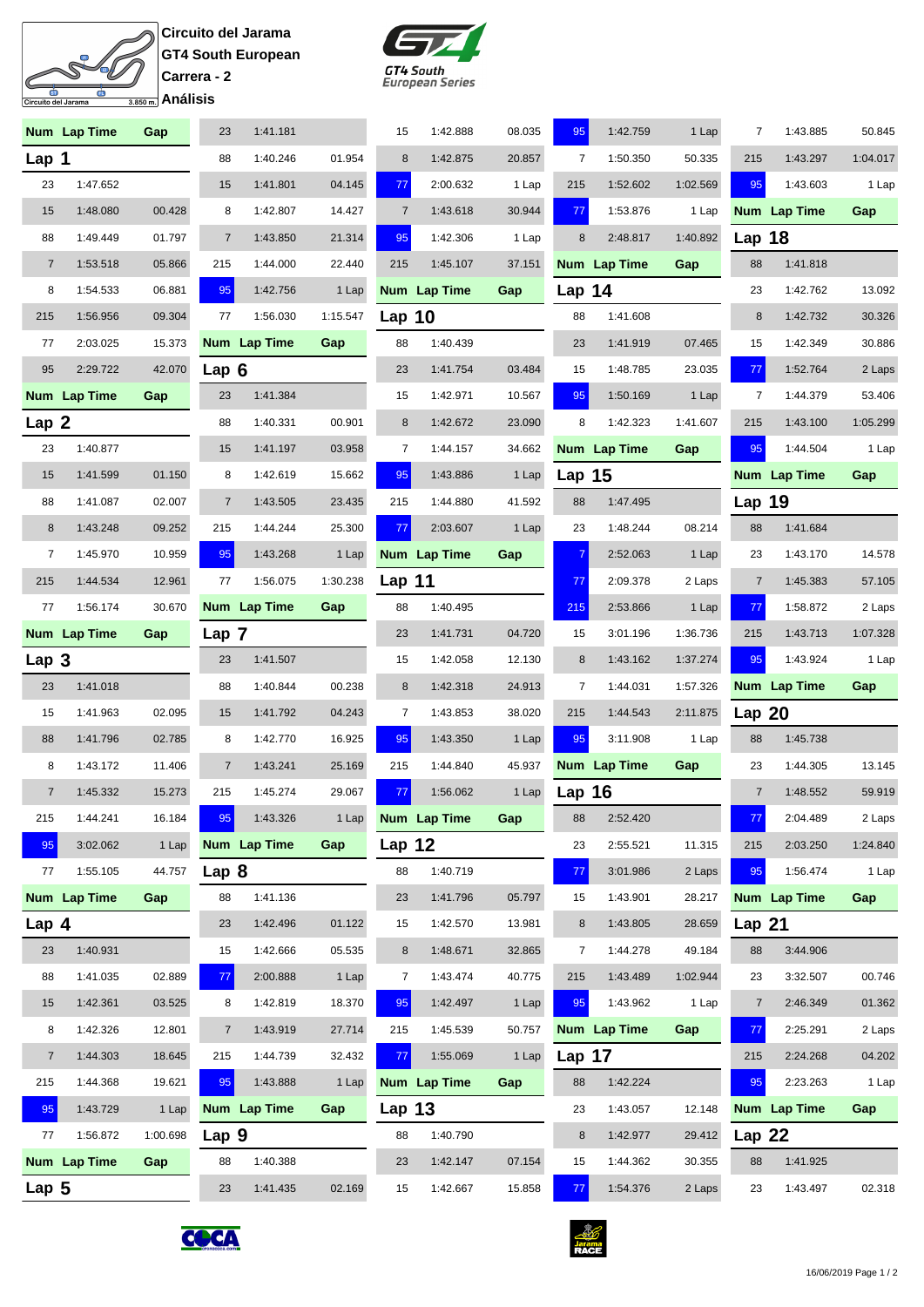## $\blacksquare$ 굴 <u>—</u><br>3.850 m. Análisis Circuito del Jarama

**Circuito del Jarama GT4 South European Carrera - 2**



| 20.005 | 1:42.929     | 215            | 04.891 | 1:45.454     | $\overline{7}$    |
|--------|--------------|----------------|--------|--------------|-------------------|
| 1 Lap  | 1:43.617     | 95             | 10.935 | 1:48.658     | 215               |
| Gap    | Num Lap Time |                | 1 Lap  | 1:51.273     | 95                |
|        |              | Lap 28         | 2 Laps | 1:57.783     | 77                |
|        | 1:42.521     | 88             | Gap    | Num Lap Time |                   |
| 06.755 | 1:44.289     | 23             |        |              | Lap <sub>23</sub> |
| 3 Laps | 1:58.133     | 77             |        | 1:41.999     | 88                |
| 19.390 | 1:44.043     | $\overline{7}$ | 02.375 | 1:42.056     | 23                |
| 20.558 | 1:43.074     | 215            | 06.565 | 1:43.673     | $\overline{7}$    |
| 1 Lap  | 1:45.765     | 95             | 12.774 | 1:43.838     | 215               |
|        |              |                | 1 Lap  | 1:44.082     | 95                |

## **Lap 24**

77 1:56.405 2 Laps

**Num Lap Time Gap**

| 88             | 1:41.323        |        |
|----------------|-----------------|--------|
| 23             | 1:42.079        | 03.131 |
| 7              | 1:44.635        | 09.877 |
| 215            | 1:43.731        | 15.182 |
| 95             | 1:43.699        | 1 Lap  |
| 77             | 2:03.762        | 2 Laps |
| Num            | <b>Lap Time</b> | Gap    |
| Lap 25         |                 |        |
| 88             | 1:41.218        |        |
| 23             | 1:42.264        | 04.177 |
| $\overline{7}$ | 1:44.364        | 13.023 |
| 215            | 1:43.493        | 17.457 |
| 95             | 1:43.175        | 1 Lap  |
|                |                 |        |
| 77             | 2:12.443        | 2 Laps |
| Num            | <b>Lap Time</b> | Gap    |
| Lap 26         |                 |        |
| 88             | 1:41.423        |        |
| 23             | 1:41.911        | 04.665 |
| $\overline{7}$ | 1:44.140        | 15.740 |
| 215            | 1:43.464        | 19.498 |
| 95             | 1:43.337        | 1 Lap  |
| 77             | 1:55.184        | 2 Laps |
| Num.           | <b>Lap Time</b> | Gap    |
| <b>Lap 27</b>  |                 |        |
| 88             | 1:42.422        |        |
| 23             | 1:42.744        | 04.987 |



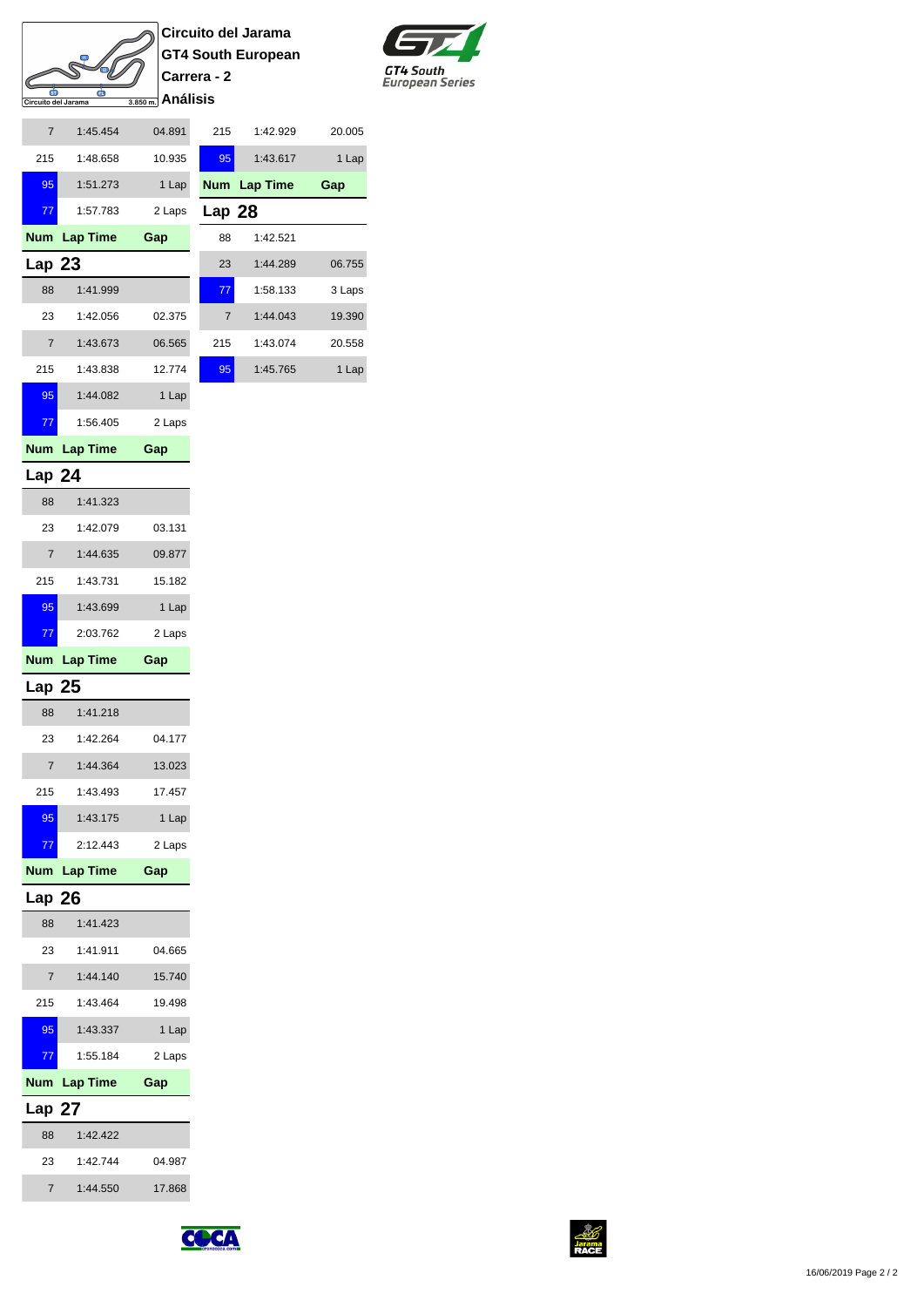



|             |                      | Sector - 1           |        |             | Sector - 2           |        |           | Sector - 3           |             |                |             | <b>Ideal Lap vs Best Lap</b> |                                |                         |
|-------------|----------------------|----------------------|--------|-------------|----------------------|--------|-----------|----------------------|-------------|----------------|-------------|------------------------------|--------------------------------|-------------------------|
| <b>Clas</b> | <b>N<sub>o</sub></b> | <b>Driver</b>        | Time   | $N^{\circ}$ | <b>Driver</b>        | Time   | <b>No</b> | <b>Driver</b>        | <u>Time</u> | <b>Clas</b>    | $N^{\circ}$ | <b>Driver</b>                | <b>Ideal Lap Best Lap Clas</b> |                         |
|             | 88                   | Cristovão - Abreu    | 38.590 | 88          | Cristovão - Abreu    | 33.141 | 88        | Cristovão - Abreu    | 28.254      |                | 88          | Cristovão - Abreu            | 1:39.985 1:40.246              |                         |
|             | 23                   | Pires - Machado      | 38.935 | 15          | Hall - Moore         | 33.278 | 15        | Hall - Moore         | 28.339      | $\overline{2}$ | 15          | Hall - Moore                 | 1:40.784 1:41.197              | - 3                     |
|             | 15                   | Hall - Moore         | 39.167 | 23          | Pires - Machado      | 33.413 | 23        | Pires - Machado      | 28.475      | 3              | 23          | Pires - Machado              | 1:40.823 1:40.877              | $\overline{\mathbf{2}}$ |
|             | 8                    | Kosta Kanaroglou     | 39.384 | 95          | Jones - Peters       | 33.724 | 8         | Kosta Kanaroglou     | 28.611      | 4              | 8           | Kosta Kanaroglou             | 1:41.805 1:42.318              | - 5                     |
| 5.          | 215                  | Marín - Cabezas      | 39.436 | 8           | Kosta Kanaroglou     | 33.810 | 95        | Jones - Peters       | 28.624      | 5              | 95          | Jones - Peters               | 1:42.026 1:42.306              | - 4                     |
| 6.          | 95                   | Jones - Peters       | 39.678 |             | Javier Escobar       | 34.302 | 215       | Marín - Cabezas      | 28.819      | 6              | 215         | Marín - Cabezas              | 1:42.576 1:42.929              | - 6                     |
|             |                      | Javier Escobar       | 39.797 | 215         | Marín - Cabezas      | 34.321 |           | Javier Escobar       | 29.021      |                |             | Javier Escobar               | 1:43.120 1:43.241              |                         |
| 8           | 77                   | Reina Martín - López | 42.931 | 77          | Reina Martín - López | 37.526 | 77        | Reina Martín - López | 31.816      | 8              | 77          | Reina Martín - López         | 1:52.273 1:52.764              | - 8                     |
|             |                      |                      |        |             |                      |        |           |                      |             |                |             |                              |                                |                         |



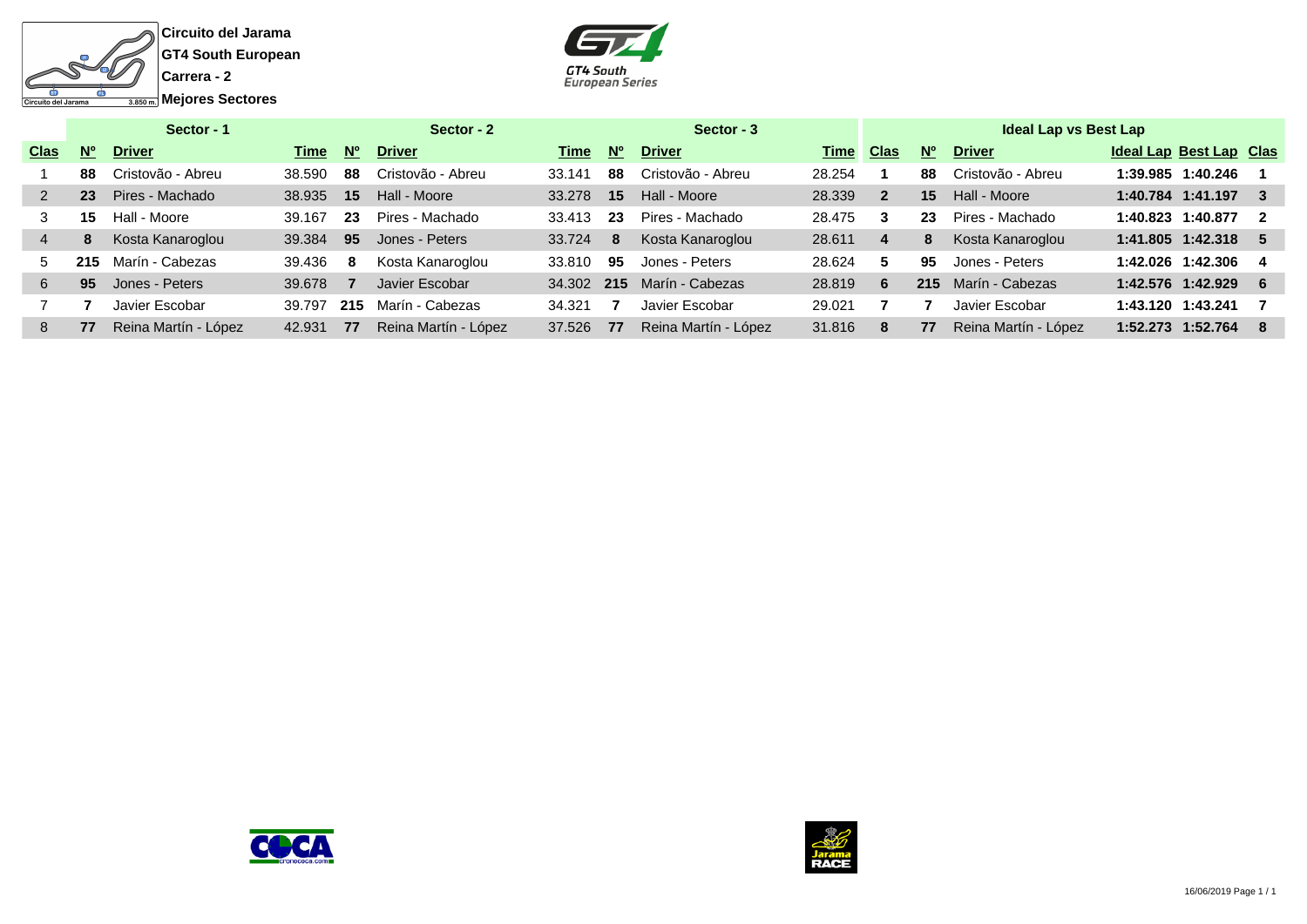



| Nº Entrant/Team      | <b>Nat</b> | Driver 1         | <b>Nat</b>      | Driver <sub>2</sub>    | <b>Nat</b> |        | <b>Vehicle</b>   | Cat          | <b>Start Lap</b> End Lap | Laps | <u>Total Laps</u> |
|----------------------|------------|------------------|-----------------|------------------------|------------|--------|------------------|--------------|--------------------------|------|-------------------|
| 23 ABM Grand Prix    | FRA        | Mariano Pires    | PR <sub>1</sub> | Bronze César Machado   | <b>PRT</b> | Silver | Ginetta G55 GT4  | <b>PROAM</b> |                          |      |                   |
| 88 Veloso Motorsport | PRT.       | Miguel Cristovão | PR <sub>1</sub> | Bronze Francisco Abreu | <b>PRT</b> | Silver | Mercedes-AMG GT4 | <b>PROAM</b> |                          |      |                   |



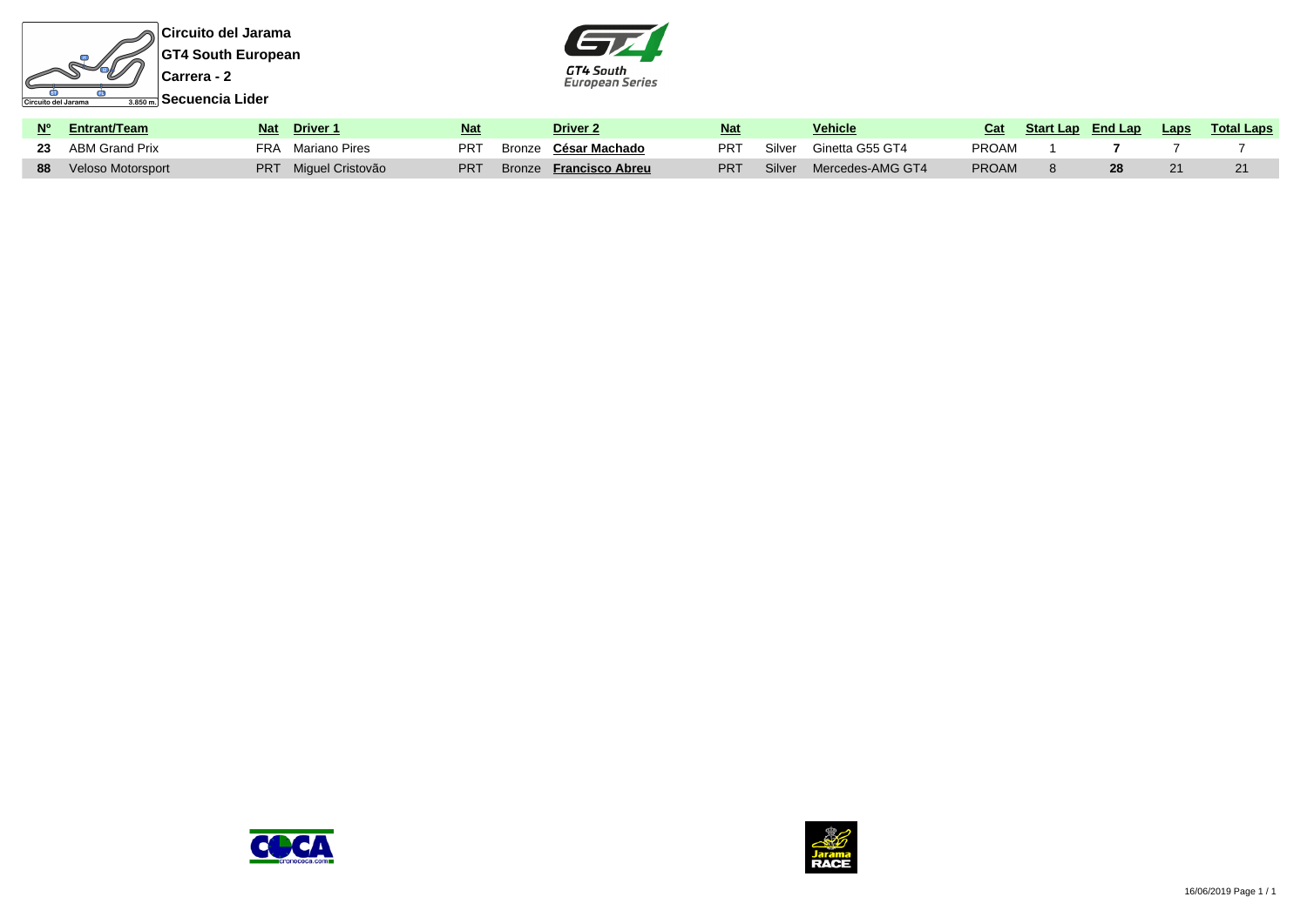



|  |                          |                       |            |            |                          |            |        |                                 |            |                | <b>Best 1</b> |     | Best 2      |      | Best 3                                             |     | <b>Best 4</b>              |             | Best 5         |  |
|--|--------------------------|-----------------------|------------|------------|--------------------------|------------|--------|---------------------------------|------------|----------------|---------------|-----|-------------|------|----------------------------------------------------|-----|----------------------------|-------------|----------------|--|
|  | CI Nº Entrant/Team       | Nat Driver 1          | <b>Nat</b> |            | Driver 2                 | <b>Nat</b> |        | Vehicle                         | Cat        | CI.            | Time          | Lap | Time        | Lap  | Time                                               | Lap | Time                       | Lap         | Time Lap       |  |
|  | 88 Veloso Motorsport     | PRT Miquel Cristovão  | <b>PRT</b> |            | Bronze Francisco Abreu   | <b>PRT</b> | Silver | Mercedes-AMG GT4                | PROAM      |                | $1:40.246$ 5  |     | 1:40.331    | 6    | $1:40.388$ 9                                       |     | 1:40.439                   |             | 10 1:40.495 11 |  |
|  | 2 23 ABM Grand Prix      | FRA Mariano Pires     | <b>PRT</b> |            | Bronze César Machado     | <b>PRT</b> | Silver | Ginetta G55 GT4                 | PROAM      | $\overline{2}$ | $1:40.877$ 2  |     | 1:40.931    | $-4$ | 1:41.018 3 1:41.181                                |     |                            | - 5         | $1:41.384$ 6   |  |
|  | 3 15 Tockwith Motorsport | GBR Marmaduke Hall    | GBR        |            | Bronze Edward Moore      | <b>GBR</b> |        | Silver Ginetta G50 GT4          | GTC        |                | 1:41.197 6    |     | 1:41.599    | 2    | 1:41.792 7                                         |     | 1:41.801                   | - 5         | 1:41.963 3     |  |
|  | 4 95 Team Virage         | CO Jones              |            |            | GBR Bronze Peter Peters  | <b>PRT</b> |        | Bronze Aston Martin Vantage GT4 | AM         |                | $1:42.306$ 8  |     | 1:42.497 11 |      | 1:42.756 4                                         |     | 1:42.759  12  1:43.175  24 |             |                |  |
|  | 5 8 E2P                  | ESP Kosta Kanaroglou  |            | GRC Bronze |                          |            |        | Ginetta G50 GT4                 | GTC.       |                | 1:42.318 11   |     |             |      | 1:42.323 14 1:42.326 4                             |     | 1:42.619                   | - 6         | 1:42.672 10    |  |
|  | 6 215 NM Racing Team     | ESP A. Marín          |            |            | ESP Bronze Jorge Cabezas | ESP        |        | Bronze Ginetta G55 GT4          |            |                |               |     |             |      | 1:42.929 27 1:43.074 28 1:43.100 18 1:43.297       |     |                            | -17         | $1:43.464$ 26  |  |
|  | 7 7 E2P                  | ESP Javier Escobar    | ESP        | Bronze     |                          |            |        | Ginetta G50 GT4                 | <b>GTC</b> |                | 1:43.241      |     | 1:43.474 12 |      | 1:43.505                                           | - 6 | 1:43.618                   | -9          | 1:43.673 23    |  |
|  | 8 77 Plemar Sport        | ESP Juan Reina Martín | <b>ESP</b> |            | Bronze Lorenzo López     | <b>ESP</b> | Silver | Ginetta G50 GT4                 | GTC        |                | 1:52.764      |     |             |      | 16    1:53.876    12    1:54.376    15    1:55.069 |     |                            | $\sqrt{11}$ | $1:55.105$ 3   |  |



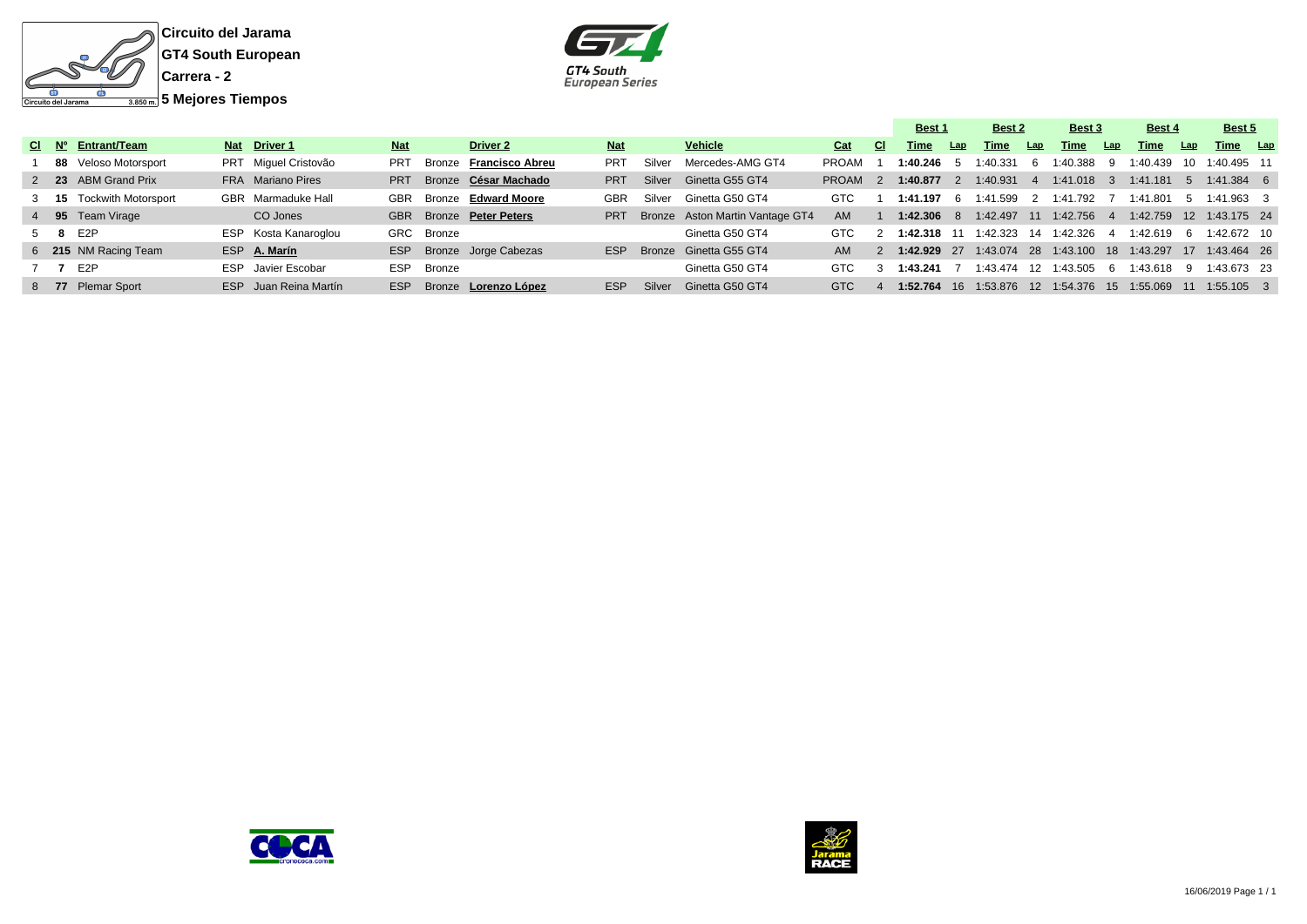



|       |                               |                       |            |            |                        |            |        |                                 |              |               | Top 1                                                   |    | Top 2    |              | Top 3    |                | Top 4    |      | Top 5    |    |          |
|-------|-------------------------------|-----------------------|------------|------------|------------------------|------------|--------|---------------------------------|--------------|---------------|---------------------------------------------------------|----|----------|--------------|----------|----------------|----------|------|----------|----|----------|
| CI Nº | Entrant/Team                  | Nat Driver 1          | <b>Nat</b> |            | <b>Driver 2</b>        | <b>Nat</b> |        | <b>Vehicle</b>                  | Cat          | CI.           | <u>Km/h Lap Km/h Lap Km/h Lap Km/h Lap Km/h Lap Avg</u> |    |          |              |          |                |          |      |          |    |          |
|       | <b>15</b> Tockwith Motorsport | GBR Marmaduke Hall    | GBR        | Bronze     | <b>Edward Moore</b>    | <b>GBR</b> | Silver | Ginetta G50 GT4                 | <b>GTC</b>   |               | 237.8                                                   |    | 234.7    |              | 234.7    | 18             | 234.2    |      | 234.2    | 10 | 235.1    |
|       | 2 88 Veloso Motorsport        | PRT Miquel Cristovão  | <b>PRT</b> |            | Bronze Francisco Abreu | <b>PRT</b> | Silver | Mercedes-AMG GT4                | <b>PROAM</b> |               | 234.7                                                   |    | 234.2    | $\mathbf{3}$ | 233.7    | 13             | 233.7    | 14   | 233.7    |    | 19 234.0 |
|       | 3 95 Team Virage              | CO Jones              | GBR        |            | Bronze Peter Peters    | <b>PRT</b> |        | Bronze Aston Martin Vantage GT4 | AM           |               | 233.2                                                   | -8 | 231.2 11 |              | 231.2    | 12             | 230.7    | -9   | 230.2    | 10 | 231.3    |
|       | 4 8 E2P                       | ESP Kosta Kanaroglou  |            | GRC Bronze |                        |            |        | Ginetta G50 GT4                 | GTC          | $\mathcal{P}$ | 224.0                                                   | 17 | 222.6 16 |              | 219.5 18 |                | 219.5 19 |      | 219.0 11 |    | 220.9    |
|       | 5 23 ABM Grand Prix           | FRA Mariano Pires     | <b>PRT</b> |            | Bronze César Machado   | <b>PRT</b> | Silver | Ginetta G55 GT4                 | PROAM        |               | 221.7                                                   | -9 | 221.3    | 27           | 220.8    | 10             | 220.8    | -11  | 220.8    | 15 | 221.1    |
|       | 6 215 NM Racing Team          | ESP A. Marín          | ESP        |            | Bronze Jorge Cabezas   | ESP        |        | Bronze Ginetta G55 GT4          | AM.          |               | 220.4                                                   | 17 | 220.4    | 27           | 219.9    | - 3            | 219.9    | - 28 | 219.5 11 |    | 220.0    |
|       | E <sub>2</sub> P              | ESP Javier Escobar    | ESP        | Bronze     |                        |            |        | Ginetta G50 GT4                 | GTC          |               | 219.9                                                   | 17 | 219.0    | 23           | 218.6    | $\overline{2}$ | 218.6    | 15   | 218.6    | 18 | 218.9    |
|       | 8 77 Plemar Sport             | ESP Juan Reina Martín | <b>ESP</b> |            | Bronze Lorenzo López   | <b>ESP</b> | Silver | Ginetta G50 GT4                 | <b>GTC</b>   |               | 213.0                                                   | 16 | 207.2    | - 15         | 199.2    | -11            | 193.8    | - 10 | 193.2    | 13 | 201.3    |



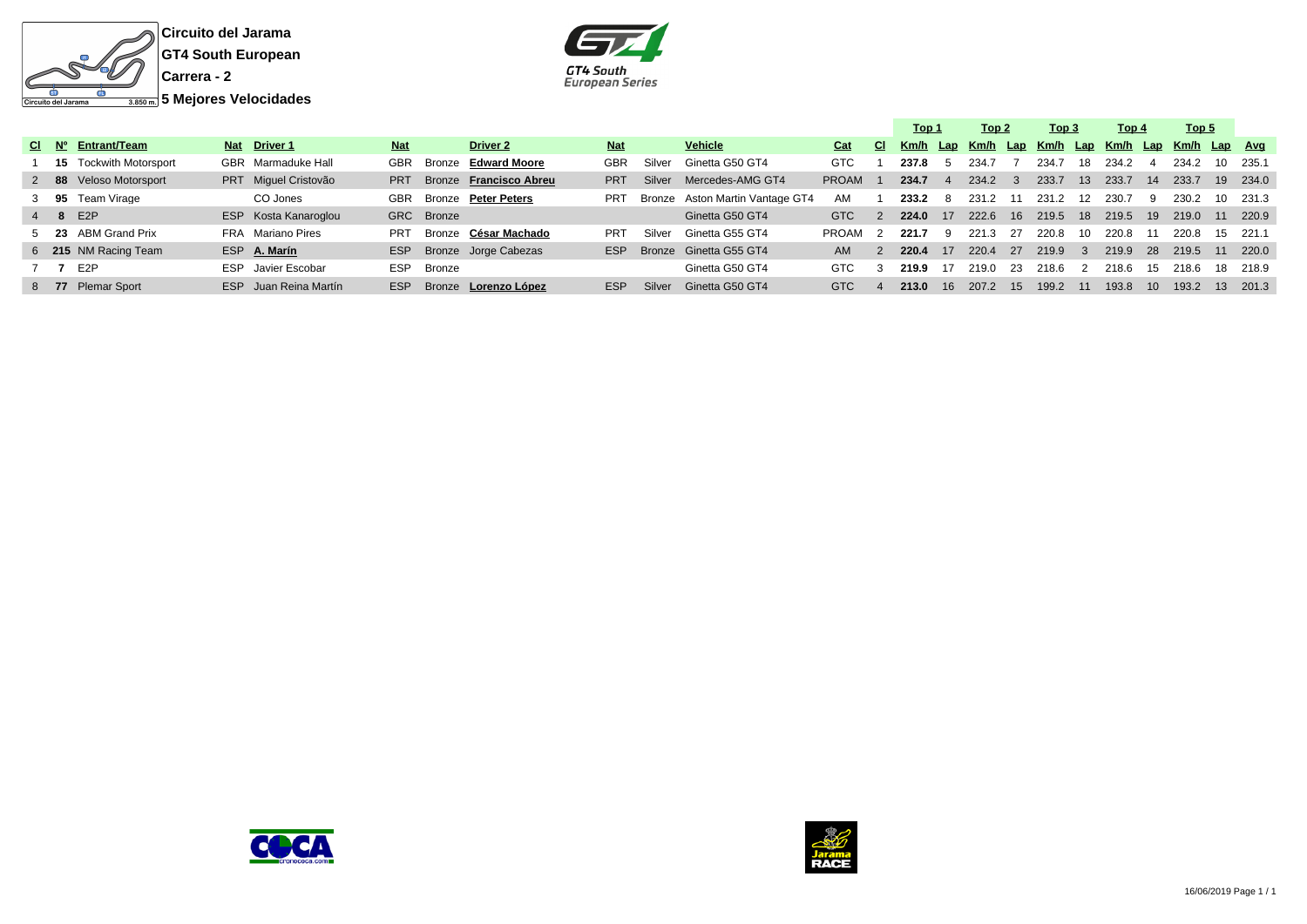



|              |          | Lap Time of Day Session Time Nº Entrant/Team | Nat Driver 1             | <b>Nat</b> | <b>Driver 2</b>               | Nat        | <b>Vehicle</b>                    | Cat | Time                 | <u>Km/h</u> |
|--------------|----------|----------------------------------------------|--------------------------|------------|-------------------------------|------------|-----------------------------------|-----|----------------------|-------------|
| 19:16:43.784 | 3:28.784 | 23 ABM Grand Prix                            | <b>FRA</b> Mariano Pires |            | PRT Bronze César Machado      |            | <b>PRT</b> Silver Ginetta G55 GT4 |     | PROAM 1:40.877       | 137.3       |
|              | 8:33.868 | 88 Veloso Motorsport                         | PRT Miguel Cristovão     | <b>PRT</b> | Bronze <b>Francisco Abreu</b> | <b>PRT</b> | Silver Mercedes-AMG GT4           |     | PROAM 1:40.246 138.2 |             |



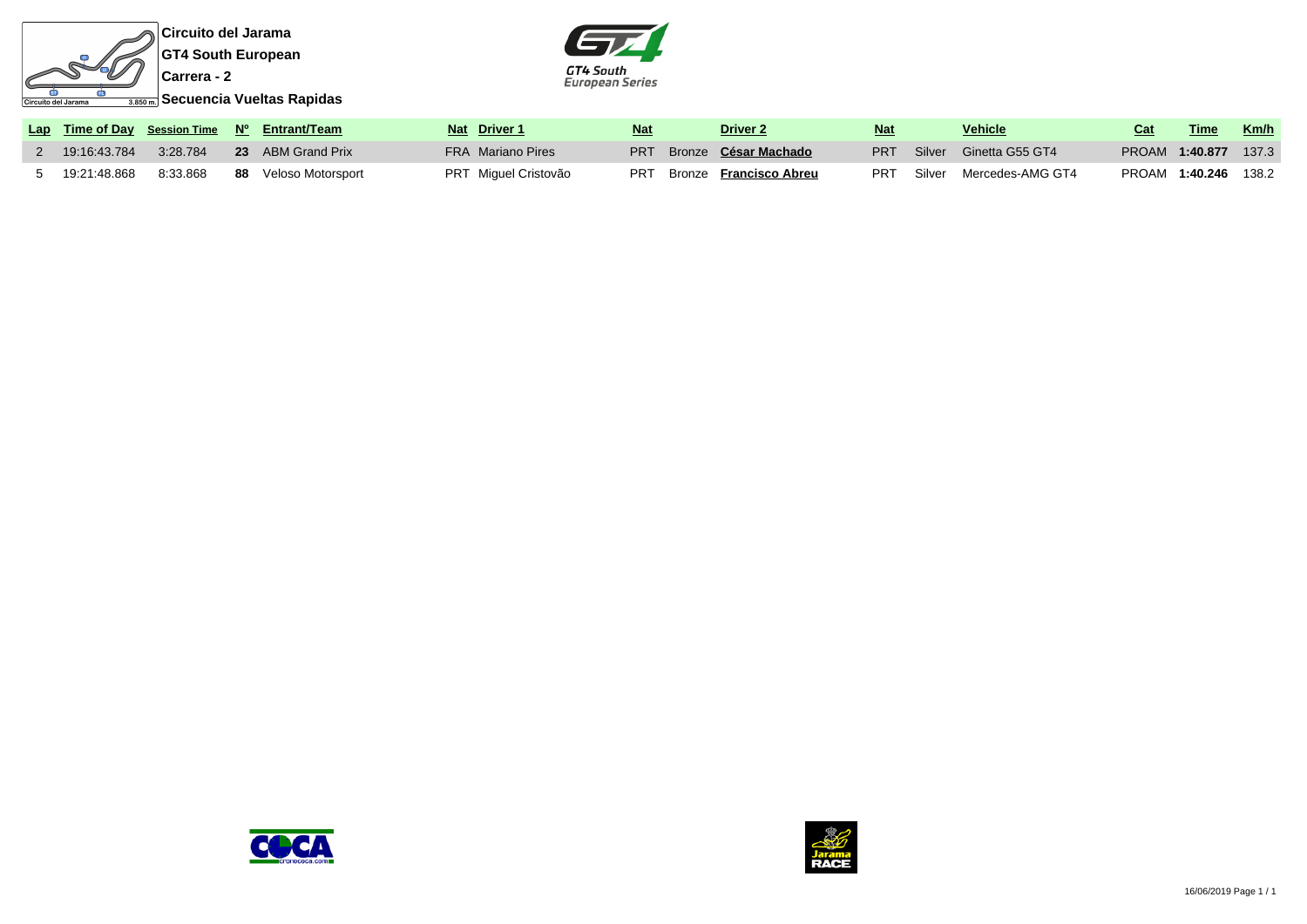

**Circuito del Jarama GT4 South European**



**Mejor Maxima Velocidad del Evento**

| Nº Entrant/Team        | Nat Driver 1                      | <b>Nat</b> |               | <b>Driver 2</b>            | <u>Nat</u> |        | <b>Vehicle</b>                                         | Cat        | Km/h Session                      |
|------------------------|-----------------------------------|------------|---------------|----------------------------|------------|--------|--------------------------------------------------------|------------|-----------------------------------|
| 88 Veloso Motorsport   | PRT Miquel Cristovão              | <b>PRT</b> | Bronze        | Francisco Abreu            | <b>PRT</b> | Silver | Mercedes-AMG GT4                                       |            | PROAM 240.5 Entreno Libre - 1     |
| 15 Tockwith Motorsport | <b>GBR</b> Marmaduke Hall         | <b>GBR</b> |               | Bronze Edward Moore        | <b>GBR</b> | Silver | Ginetta G50 GT4                                        | <b>GTC</b> | 238.9 Entreno Libre - 1           |
| 94 Team Virage         | Jon Aizpurua                      | AUT        |               | Bronze Nicholas Silva      | <b>USA</b> | Silver | Aston Martin Vantage AMR PROAM 236.3 Entreno Libre - 2 |            |                                   |
| 95 Team Virage         | CO Jones                          | <b>GBR</b> |               | Bronze Peter Peters        | <b>PRT</b> |        | Bronze Aston Martin Vantage GT4                        | <b>AM</b>  | 234.2 Calificación - 2 Piloto - 2 |
| 23 ABM Grand Prix      | FRA Mariano Pires                 | PRT        |               | Bronze César Machado       | <b>PRT</b> | Silver | Ginetta G55 GT4                                        |            | PROAM 225.9 Carrera - 1           |
| 110 2TYM Racing        | <b>ESP</b> Miguel Fernandez Yuste | <b>ESP</b> |               | Bronze José Martínez Bueno | ESP        |        | Bronze KTM X-Bow Super Light                           | Guest      | 225.0 Entreno Libre - 2           |
| 8 E2P                  | ESP Kosta Kanaroglou              |            | GRC Bronze    |                            |            |        | Ginetta G50 GT4                                        | GTC        | 225.0 Carrera - 1                 |
| 7 E2P                  | <b>ESP</b> Javier Escobar         | ESP        | <b>Bronze</b> |                            |            |        | Ginetta G50 GT4                                        | GTC        | 222.2 Entreno Libre - 1           |
| 215 NM Racing Team     | ESP A. Marín                      | ESP.       |               | Bronze Jorge Cabezas       | <b>ESP</b> | Bronze | Ginetta G55 GT4                                        | AM         | 220.8 Calificación - 2 Piloto - 2 |
| 77 Plemar Sport        | ESP Juan Reina Martín             | <b>ESP</b> |               | Bronze Lorenzo López       | ESP        | Silver | Ginetta G50 GT4                                        | GTC        | 219.0 Calificación - 1 Piloto - 1 |



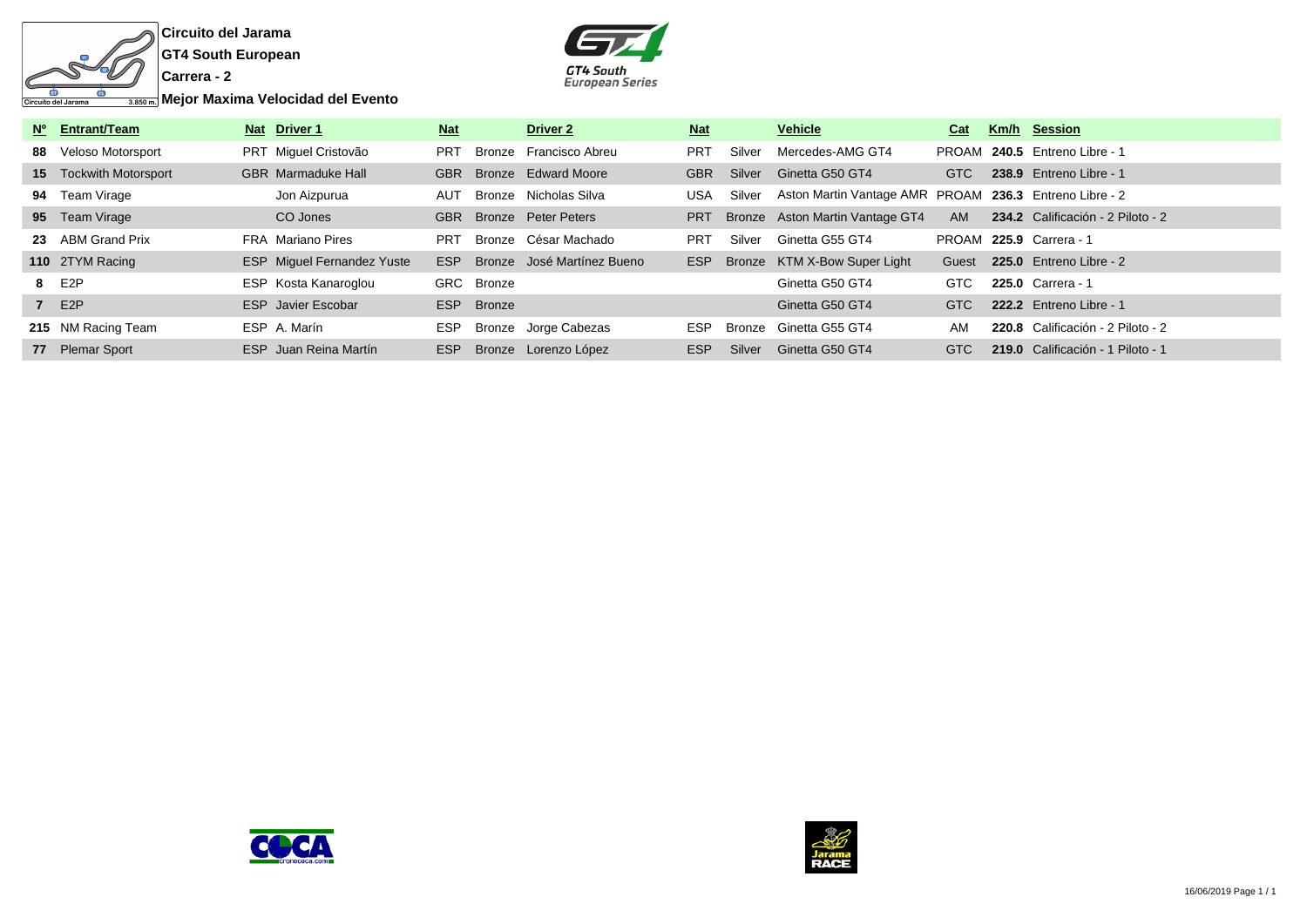



|     |    | LAP  |                 |    |    |    |                 |     |    |     |    |                |                 |                 |                |              |       |     |           |     |    |           |    |     |    |       |     |     |           |     |
|-----|----|------|-----------------|----|----|----|-----------------|-----|----|-----|----|----------------|-----------------|-----------------|----------------|--------------|-------|-----|-----------|-----|----|-----------|----|-----|----|-------|-----|-----|-----------|-----|
| Nr  | Po | Grid |                 |    |    |    |                 |     |    |     |    | 10             |                 | 12              | 13             | 14           | 15    | 16  |           | 18  | 19 | <b>20</b> | 21 | 22  | 23 | 24    | -25 | -26 | -27       | -28 |
| -23 |    | 23   | 23              | 23 | 23 | 23 | <b>23</b>       | -23 | 23 | 88  | 88 | 88             | 88              |                 | 88 88          | 88           | . 88  | 88  | 88 88     |     | 88 | 88        | 88 | 88  | 88 | 88    | 88  | 88  | -88       | -88 |
| 15  | -2 | 15   | 15 <sup>1</sup> | 15 | 15 | 88 | 88              | -88 | 88 | -23 | 23 | -23            | 23              | 23 <sup>1</sup> | <b>23</b>      | -23          | 23    | -23 | <b>23</b> | -23 | 23 | l 23      | 23 | -23 | 23 | 23    | 23  | -23 | <b>23</b> | -23 |
| 95  | -3 | 95   | -88             | 88 | 88 | 15 | 15 <sup>1</sup> | 15  | 15 | 15  | 15 | 15             | 15 <sup>1</sup> | 15              | 15             | 15 I         | 15    | 15  | -8        | 8   |    |           |    |     |    |       |     |     |           |     |
| 8.  |    | 8    |                 | 8  | 8  | 8  | 8               | 8   | 8  | -8  | 8  | 8              | 8               | 8               | $\overline{7}$ | 8            | 8     | 8   | 15        |     |    |           |    |     |    |       |     |     |           |     |
|     |    |      |                 |    |    |    |                 |     |    |     | 7  | $\overline{7}$ | $\overline{7}$  | <sup>7</sup>    | 215            | $\mathbf{7}$ |       |     |           |     | 95 | 95        | 95 | 95  | 95 | 95    | 95  | 95  | 95        |     |
|     |    |      |                 |    |    |    |                 |     |    |     |    |                |                 |                 |                |              |       |     |           |     |    |           | 77 | 77  | 77 | 77 77 |     |     |           |     |
|     |    |      |                 |    | 77 | 77 | 77              |     | 77 | 77  | 95 | 95             | 95              | 95              | 95             | 95           | $-95$ | 95  | 95 95     |     |    |           |    |     |    |       |     |     |           |     |
| -88 | 8  | 88   | 95              | 95 | 95 | 95 | 95              | 95  | 95 | 95  | 77 | 77             |                 |                 |                |              | 77    |     | 77        |     |    |           |    |     |    |       |     |     |           |     |



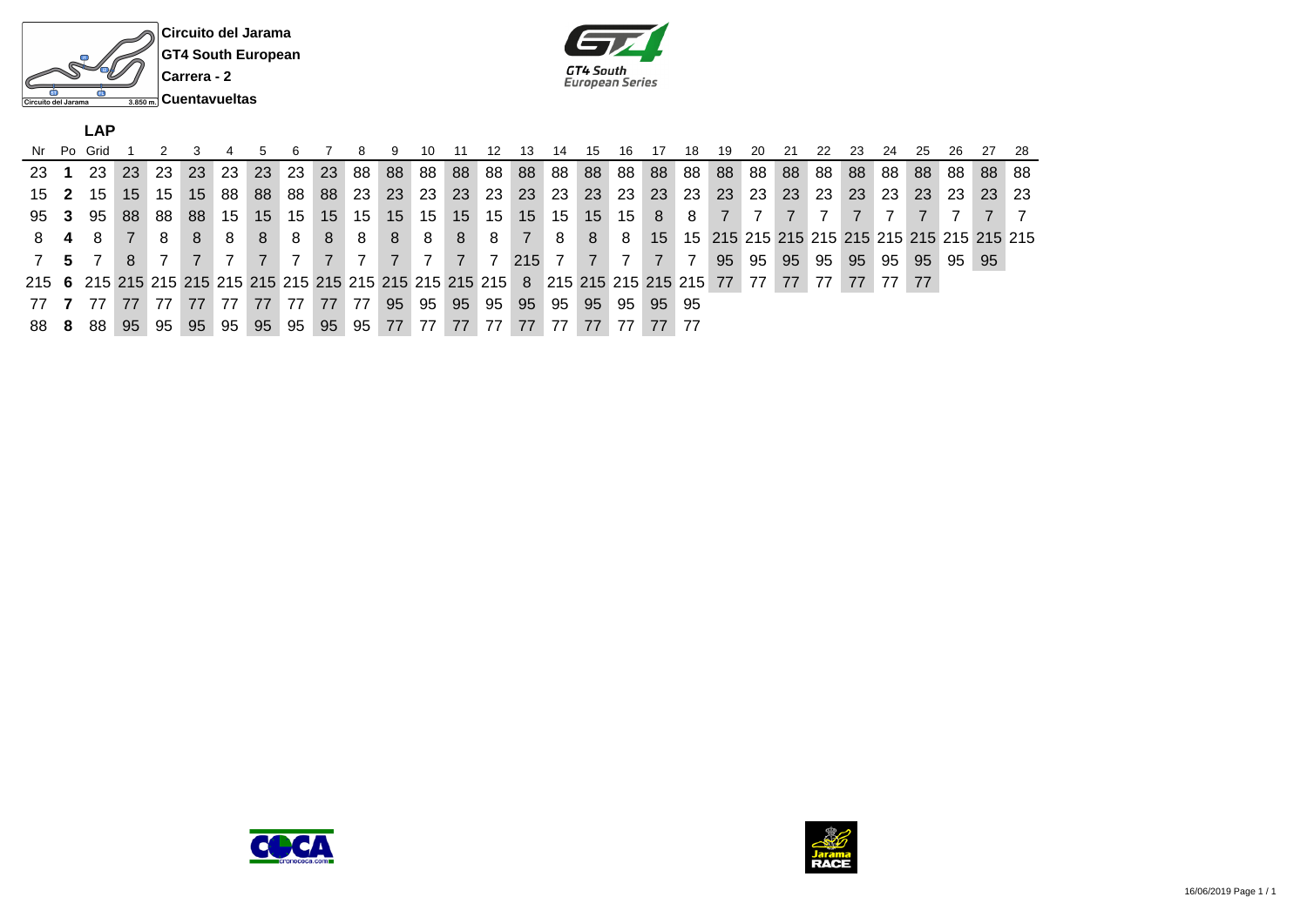